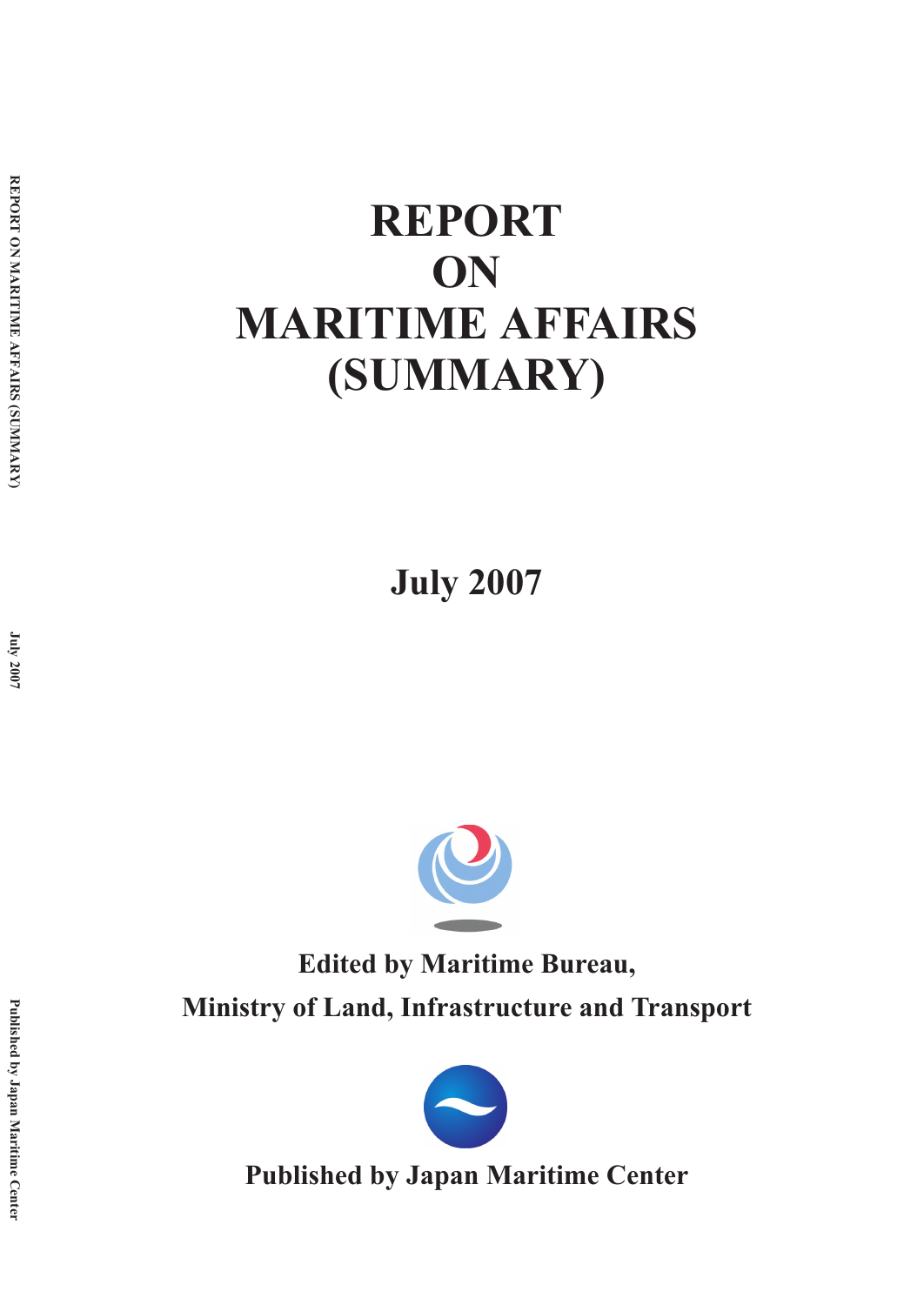## **Report on Maritime Affairs (Summary) Contents**

| 2. Efforts to Secure and Nurture Human Resources for the Sound Development          |  |
|-------------------------------------------------------------------------------------|--|
|                                                                                     |  |
| <b>Chapter 2: Assurance of Safe, Secure and Environmentally-Friendly</b>            |  |
|                                                                                     |  |
|                                                                                     |  |
|                                                                                     |  |
|                                                                                     |  |
|                                                                                     |  |
|                                                                                     |  |
| 2. Tackling Maritime Policy and Regional Revitalization and so                      |  |
|                                                                                     |  |
|                                                                                     |  |
| 4. Efforts to Promote the Construction of New Coastal Vessels to Replace Old Ones 9 |  |
| Part II Current State of Maritime Affairs and the Tasks Involved  10                |  |
|                                                                                     |  |
|                                                                                     |  |
|                                                                                     |  |
|                                                                                     |  |
|                                                                                     |  |
|                                                                                     |  |
|                                                                                     |  |
|                                                                                     |  |
|                                                                                     |  |
|                                                                                     |  |
|                                                                                     |  |
|                                                                                     |  |
|                                                                                     |  |
|                                                                                     |  |
| Chapter 4: Assurance of Maritime Safety / Security and                              |  |
|                                                                                     |  |
|                                                                                     |  |
|                                                                                     |  |
|                                                                                     |  |
|                                                                                     |  |
|                                                                                     |  |
| Chapter 5: Measures to Increase the Utilization of Small Boats and                  |  |
|                                                                                     |  |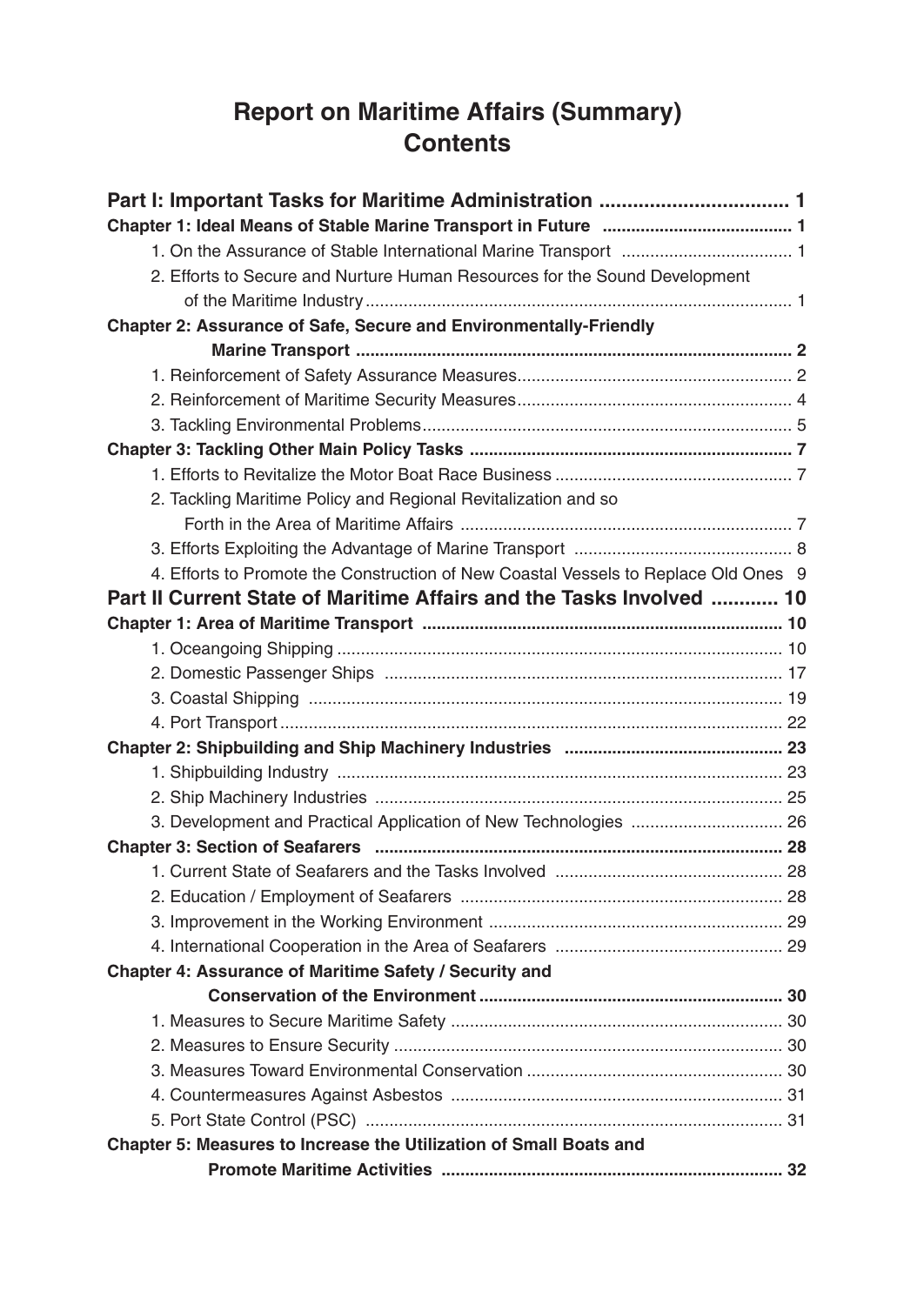### **Part I: Important Tasks for Maritime Administration**

#### **Chapter 1: Ideal Means of Stable Marine Transport in future**

**1. On the Assurance of Stable International Marine Transport**

• **Efforts to assure the global competitiveness of Japanese ocean-going shipping service operators and a planned increase of Japanese-flag ships and Japanese seafarers [ study of tonnage-geared standard tax system and so forth ]**

Consultation in search for the "Ideal Means of Stable Marine Transport in future" was conducted by the Minister of Land, Infrastructure and Transport to the Council of Transport Policy on February 8, in order to ask the Council to discuss the means of assuring stable marine transport indispensable for Japan to accomplish continued sustainable growth as a maritime and trading nation in a global international economic community. Following the consultation, an "International Marine Transport Task Force" was established, composed of members with wide knowledge, representing various circles, such as individuals of experience and academic standing in the areas of trade of resources and energy, finance, traffic economy and so forth.

In the interim summary report of June 28 that was made following discussion in five meetings of this task force, the policy aims were drastically condensed into "Assurance of the global competitiveness of Japanese ocean-going shipping service operators" and "Securing Japanese-flag ships and Japanese seafarers", while as for measures to achieve the policy aims concerned, the introduction of the laws for, among others, ① the introduction of a tonnage-geared standard tax system, ② securing of Japanese-flag ships and Japanese seafarers and so forth were enumerated.

Hereafter, the decision was taken to work on constructing an institutional framework to target stable international maritime transport based on the interim summary report.

#### **2. Efforts to Secure and Nurture Human Resources for the Sound Development of the Maritime Industry**

#### • **Efforts to gather, nurture seafarers and target their career development to support them in transforming themselves into land-based ocean engineers**

Marine transport, which is indispensable for the society and economy of Japan as a maritime state, is supported by seafarers engaged in ship navigation and ocean engineers who manage and support it on land. In securing the safety and stability of marine transport, the role played by seafarers (ocean engineers) as the human infrastructure is considerable. Since the valuation related to the navigational safety of Japanese-flag ships and ships served by Japanese seafarers on board is extremely high in these days, the government should positively promote efforts to secure and nurture excellent Japanese seafarers (ocean engineers). With this in mind, the Human Infrastructure Task Force was established within the Maritime Affairs Subcommittee of the Traffic Policy Council, which investigated and discussed an ideal maritime policy to secure and nurture human resources in the field of maritime affairs, focusing on securing and nurturing excellent Japanese seafarers (ocean engineers) in February 2007. Subsequently, an interim summary report to the effect that efforts were required mainly for four measures, namely nurturing seafarers, gathering them, targeting their career development and supporting their transformation into ocean engineers on land was made in June, 2007, with the necessary institutional revision and so forth scheduled to be carried out in future. Moreover, with a view to nurturing young seafarers, who will play a key role in the Japanese marine transport of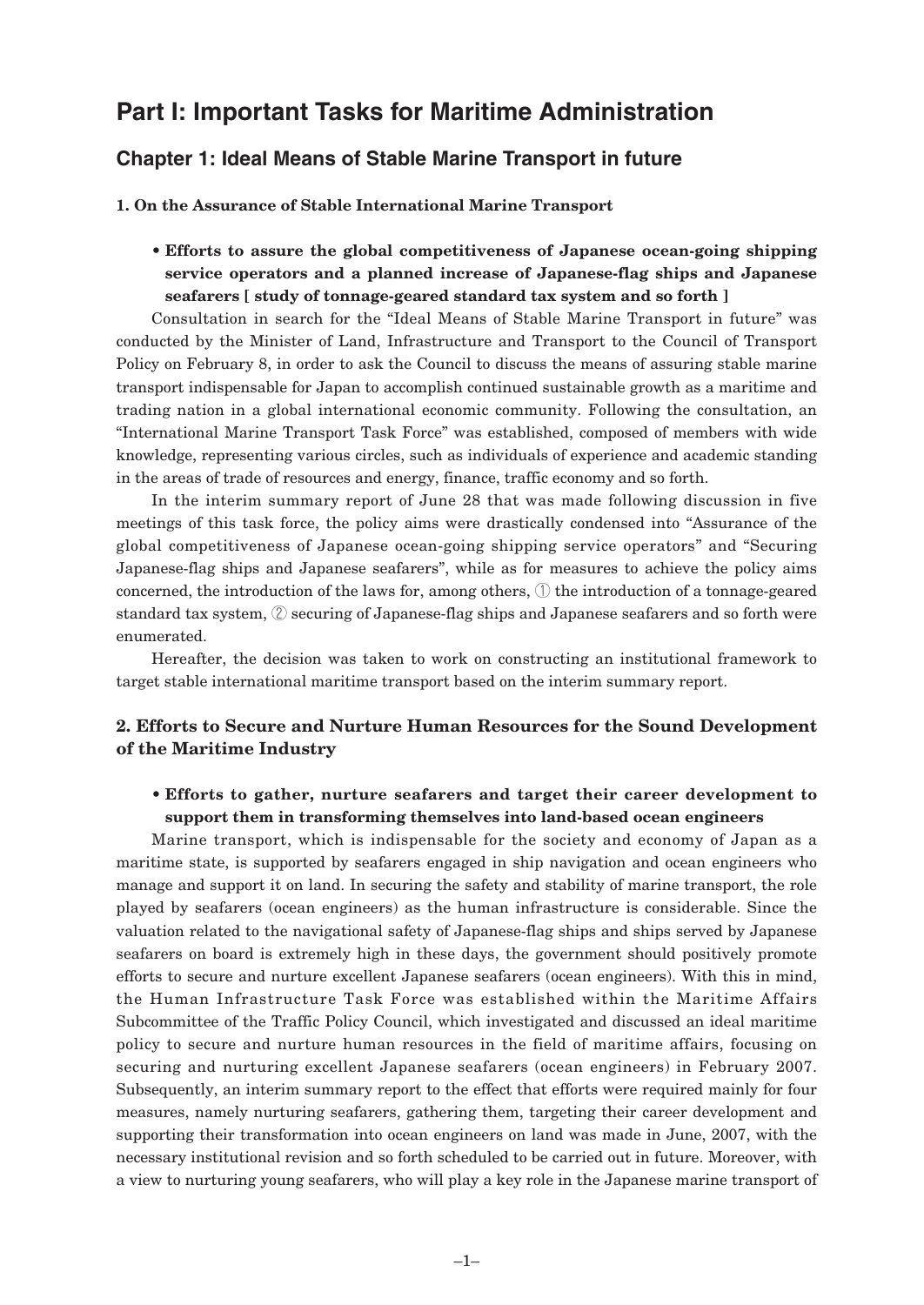the next generation, the Promotion Council for Securing and Nurturing Ocean-going Japanese Seafarers (Ocean Engineers) is to be established in April, 2007 under an agreement among the Japanese Shipowners' Association, All Japan Seamen's Union, and the Ministry of Land, Infrastructure and Transport, with a plan to start the "Scheme for Securing and Nurturing Japanese Ocean-going Seafarers (Ocean Engineers)" to promote their career development into seafarers (ocean engineers), letting them have actual operational experiences so that they can readily serve on board ships as experts from October 2007.

#### • **Support program to develop next-generation human resources in the shipbuilding industry**

Since nearly half the skilled technical experts for shipbuilding in the Japanese shipping industry are over 50 years old, an unprecedented rapid and large-scale alternation of generation will take place in the coming decade. If effective countermeasures are not taken under such circumstances, the level of technique at manufacturing sites, which has underpinned the international competitiveness of the Japanese shipbuilding industry to date, will be abruptly degraded, which might lead to the loss of such competitiveness. With such conditions in mind, an intensive training project commenced from fiscal 2004 to ensure "expert workman (takumi)" techniques related to shipbuilding, could be smoothly passed on to the younger generation. The Maritime Bureau is providing assistance for this project through The Cooperative Association of Japan Shipbuilders. In 2006, the "Nagasaki Area Shipbuilding and Ship Machinery Industries Technological Training Center" was established, and a human resources development project has been underway since April, 2007. The Maritime Bureau took the decision to continue actively providing support in this field.

### **Chapter 2: Assurance of Safe, Secure and Environmentally-Friendly Marine Transport**

#### **1. Reinforcement of Safety Assurance Measures**

#### • **Reinforcement of the audit of safety management and seafarers labor / guidance system**

In recent years, there have been intense efforts to ensure navigational safety in the form of the appropriate navigational control of ships and improved working environment of seafarers, since accidents involving ships, including coastal freighters or ultrahigh-speed vessels, have been occurring.

The safety assurance of vessel navigation is the responsibility of the Inspector for Safety Management and Seafarers Labor, who is appointed in each regional transport bureau and so forth, after the unification of the Inspector of Navigation in charge of inspection on safety management of passenger boats as well as the freighters and the Inspector of Seafarer's Labor in charge of the working conditions of seafarers. Therefore, an efficient and agile audit can be performed by the executive officer, who has a wide supervisory authority related to the business laws (Maritime Transportation Law, Coastal Shipping Business Law) and seafarers-related laws (Seafarers Law, Seafarers Employment Security Law, Law For Ships' Officers And Boats' Operators).

Moreover, the training system has been reinforced, and a new audit system has been constructed, capable of checking the past audit status, record of contraventions and so forth anytime on the spot during the audit, in order to enhance accuracy when the Inspector for Safety Management and Seafarers Labor is executing duties over a wide area. At the same time, Safety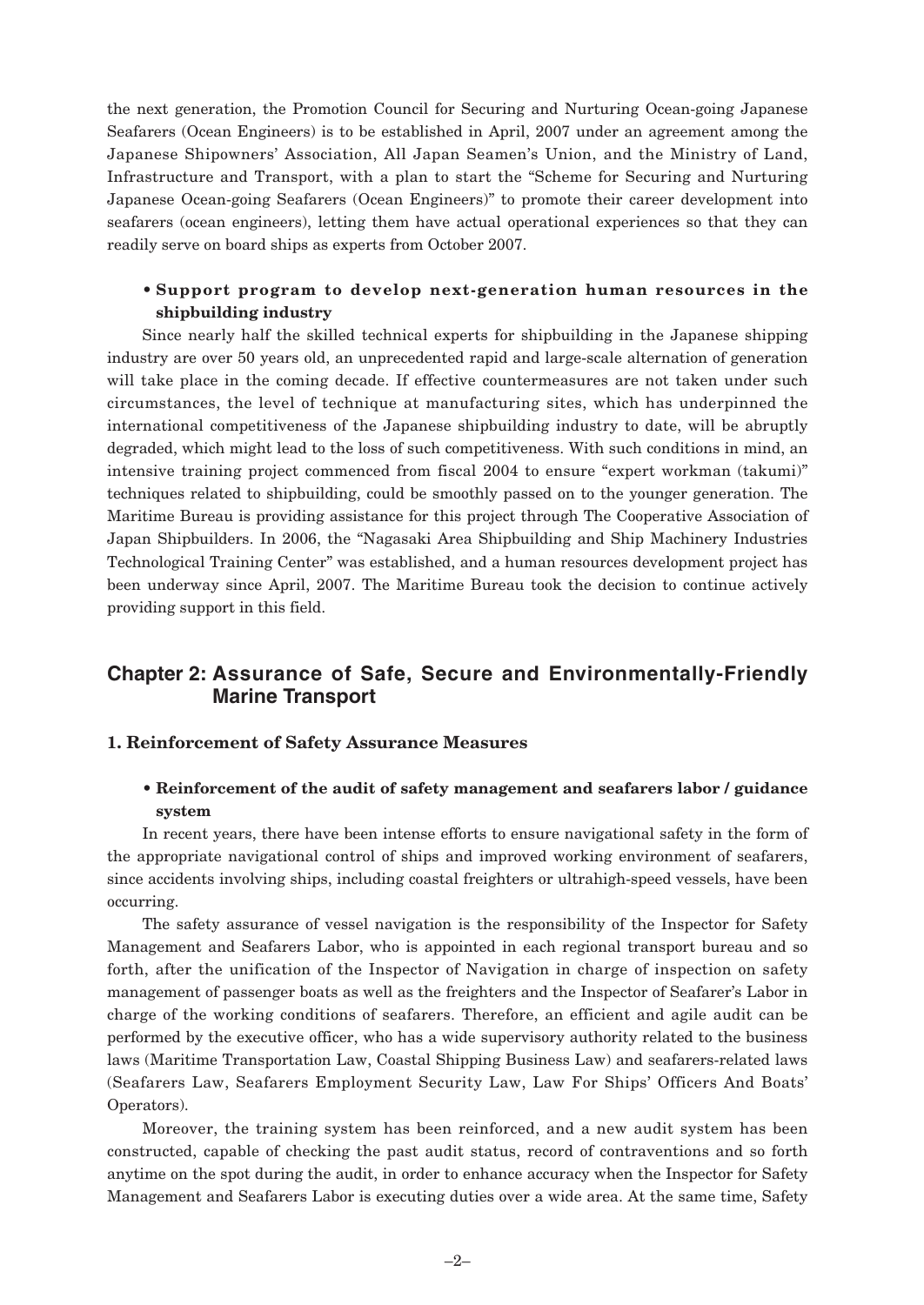Management Seafarers Labor Division was created in July 2006 in the Maritime Bureau of the Ministry of Land, Infrastructure and Transport, in order to conduct unified planning / gestation and guidance for the services to be provided by the Inspector for Safety Management and Seafarer's Labor.

#### • **Measures to prevent recurrence when a serious accident occurs**

When a serious ship accident occurs, measures are taken, with the cooperation of the Japan Coast Guard and so forth, such as prompt inspection, an examination to find out the cause, reprimand or guidance of the party concerned, in accordance with the laws for reconstructing the safety management system, and the implementation of thorough safety management in order to prevent the recurrence of similar accidents on a nationwide basis and so forth. In fiscal 2006, measures were taken for the large-scale car ferry accident in the offing of the Oarai port, the oceangoing vessel grounding accident in the offing of the Kashima port and so forth.

#### • **Measures to ensure the safety of ultrahigh-speed vessels**

In recent years, accidents caused by the collision of hydrofoil type ultrahigh-speed vessels, navigating at a high velocity of about 40 knots, and whales and the like have occurred one after the other in the seas around Japan. In consideration of such circumstances, the Ministry of Land, Infrastructure and Transport established the "Safety Measures Advisory Committee for Ultrahigh-Speed Vessels" in April, 2006 to study how to ensure the safety of hydrofoil type ultrahigh-speed vessels and finalized an interim summary report in August the same year. Moreover, it was decided that unified guidelines for the content of training and the training period for the navigation personnel of hydrofoil type ultrahigh-speed ships should be provided, and it has also been decided that the "Guidelines for the Training of Navigation Personnel of Hydrofoil Type Ultrahigh-Speed Vessels" are to be formulated to improve the training level by the end of fiscal 2007.

#### • **Introduction of transport safety management system**

"Law Revising a Part of the Railway Business Law etc. for the Improvement of the Safety of Transportation" (Law No. 19 of 2006) was approved in the Diet and put into effect in October, 2006, to deal with circumstances whereby the trust in the safety of public transportation facilities for the nation was seriously eroded and seek to enhance the safety management system. Thereby, the transport safety management system was applied to the marine transportation field in addition to traffic fields, such as rail and air transport.

#### • **Implementation of The Voluntary IMO Member State Audit Scheme**

In the wake of large-scale accidents involving oil spillages from tankers, there has been an increasingly urgent need to eliminate substandard vessels. The background involves the present situation having been illustrated, in which the government of the flag state has failed to satisfactorily meet obligations to supervise and oversee ships of its own flag, to ensure they observe the international standard.

With such a situation, a "Ministerial Conference on Transport" was held in Tokyo in January, 2002, in which Japan advocated the establishment of an audit scheme by International Maritime Organization (IMO) on the enforcement of the conventions by the flag states, and after considerations under IMO to seek a means to have the government of the flag state meet its obligations under the conventions and subsequently to introduce the audit scheme, the implementation of the audit scheme was adopted at the 24th Session of the IMO Assembly in December, 2005, and has started since September, 2006.

Japan accepted the audit in February, 2007, and the maritime affairs administration of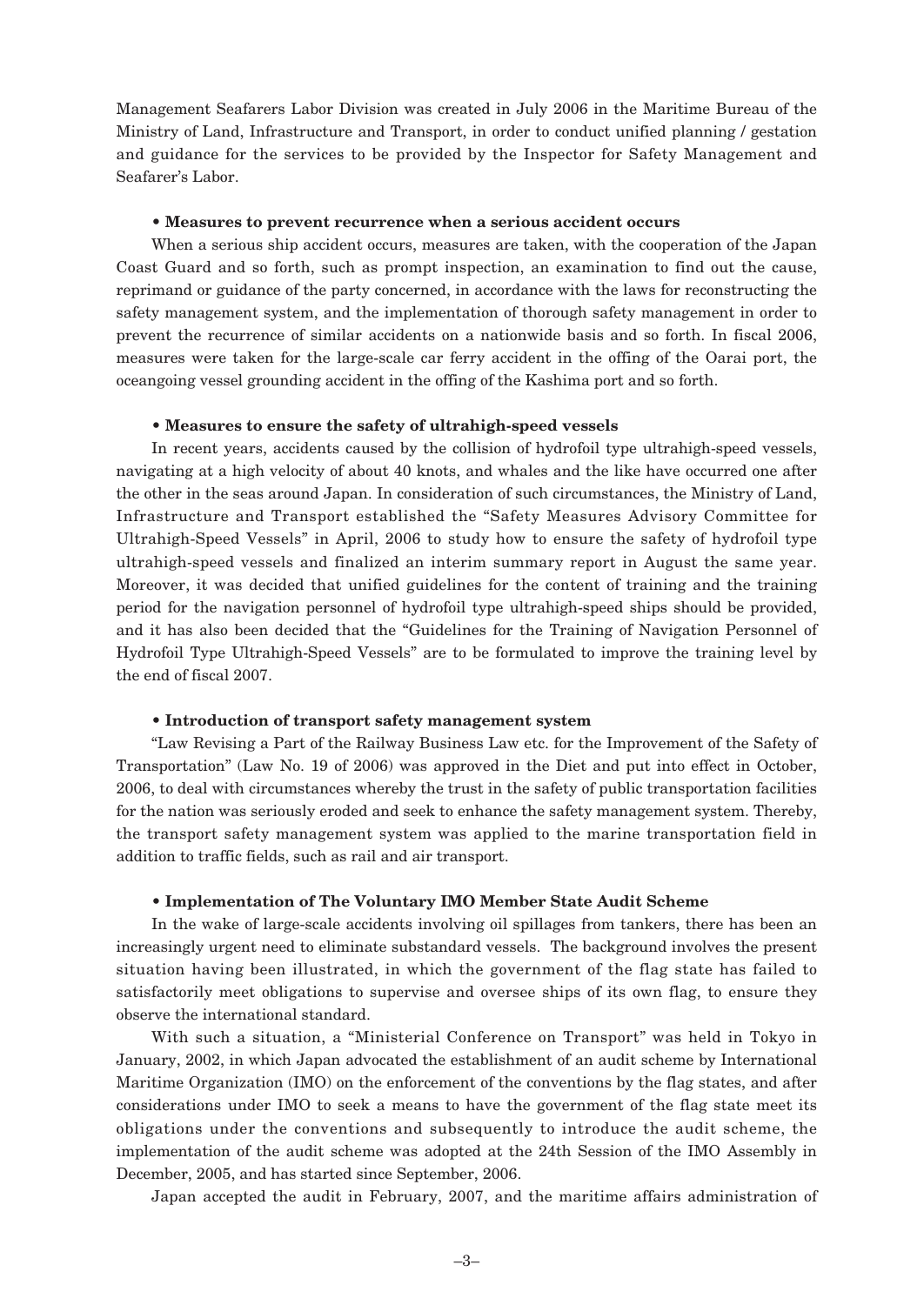Japan received a high overall assessment, in recognition of the fact that the operation is conducted comprehensively and efficiently to meet obligations under the international conventions, from all the viewpoints of flag, port and coastal state, including the construction of the "Maritime Affairs Quality Management System", the nurturing of inspectors, and the establishment of the system of Port State Control (PSC) implementation and so forth. However it was pointed out that it is necessary to strengthen the audit of overseas offices of the ship classification association and the on-the-spot inspection of Japanese ships, which the classification society is checking periodically at once.

It is recognized as vital for developing countries to participate in the audit scheme, owing to the exclusion of substandard ships. Therefore, it has been decided to positively contribute to the development and improve the effectiveness of the audit scheme by utilizing the experience in accepting the audit, in order to promote the establishment of the scheme, which is implemented on a voluntary basis, as early as possible among Member States.

#### • **Drastic reform of the pilotage system**

As Japanese seafarers have become increasingly scarce in recent years, a shortage of pilots with sea captain experience is anticipated in the near future, raising apprehension of a potential inability to maintain smooth shipping traffic operations. Furthermore, in view of the increasing demand for improved operational efficiency / accuracy of the piloting service forming part of the port service, and based on the perspective of strengthening the international competitiveness of Japanese ports, the "Council for the Reform of Japan's Pilotage Service System" was established, within which discussions concerning the desirable nature of the pilotage system took place, and a bill partially amending the Marine Pilot Law ("Bill for the Partial Amendment of the Port Law and Others for Strengthening the Basis of Maritime Distribution") was promulgated on May 17, 2006.

While securing excellent pilots through nurturing pilots and the adequate supervision of license renewal courses for the registered pilots, and aiming to ensure the safety of the shipping traffic, implementing proper guidance and supervision of the Pilots' Association and the Japan Federation of Pilots' Associations is intended to ensure the adequacy of the pilotage operation, as well as operating the new pilotage system in such a way as to improve the efficiency of the pilotage operation through appropriate screening when the upper limit of the pilotage dues are authorized to establish a rate level reflecting the cost properly and so forth.

#### **2. Reinforcement of Maritime Security Measures**

#### • **Reinforcement of safety and security measures in the Straits of Malacca and Singapore**

In order to promote the measures against piracy and armed robbery against ships, the guideline was compiled in March 2006. Based on this guideline, Ministry of Land, Infrastructure and Transport has decided to promote various measures even more strongly in order to reduce the number of the incidents by pirates and armed robbers, through efforts for cooperation with related agencies and shipping industries, and through enhancement of maritime security in international society.

As part of efforts for international cooperation in the Straits of Malacca and Singapore, a survey of traffic volume was conducted to gage how many ships were actually navigating in the Straits. The results of a survey made clear that beside Japan, many other countries were the beneficiaries in various ways from the passage through the Straits. And the number of ships navigating in the Straits is projected to increase by 50% from 2004 to 2020 by our survey. At the "Kuala Lumpur Meeting", held in September 2006, the Projects and the Cooperative Mechanism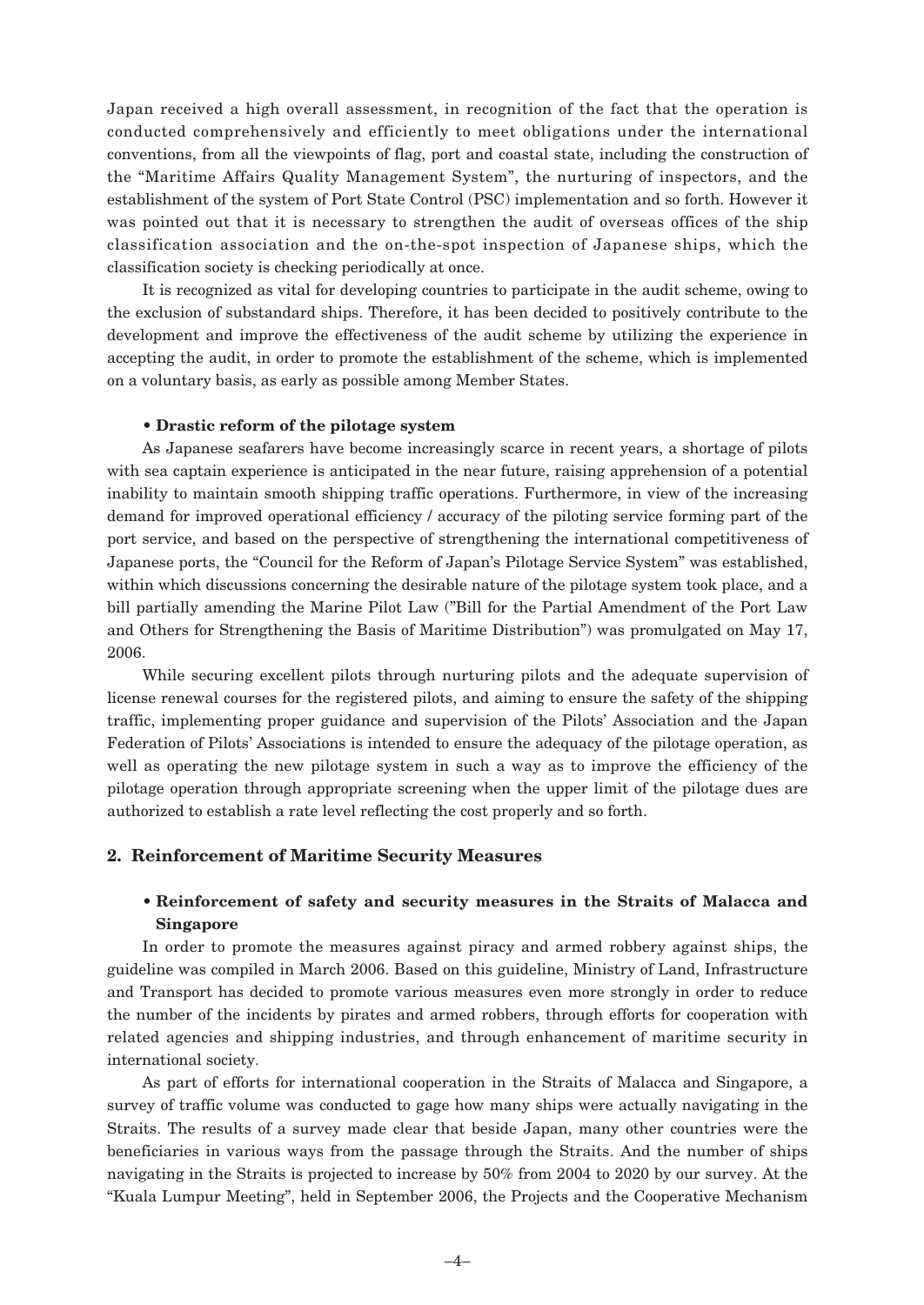for enhancing safety of navigation and environmental protection were proposed by the littoral states, and the "Kuala Lumpur Statement" was adopted, outlining cooperation and so forth, toward establishing mechanism to provide funding for the projects such as replacement and maintenance of Aids to Navigation. In order to establish a new framework for international cooperation including foundation of Aids to Navigation Fund, Japan, as one of the major user states of the Straits, contribute proactively to the future progress of discussions at international conferences and so forth.

#### **3. Tackling Environmental Problems**

#### • **Countermeasures against global warming**

In order to attain the targets for reduction in the Kyoto Protocol through the promotion of a modal shift from transportation by truck to coastal shipping and so forth, the targeted goal in the maritime transportation-related sector is a reduction of around 1.4 million tons in the  $CO<sub>2</sub>$ emission volume by fiscal 2010, and the Maritime Bureau is implementing "Comprehensive Measures for the Greening of Maritime Transportation" in order to attain the said reduction target.

In addition, in order to prevent any increase in the  $CO<sub>2</sub>$  emission volume from the transportation sector, such as from automobiles and ships, using petroleum and similar fuels, the Energy Saving Law was revised in fiscal 2005 (put in force on April 1, 2006), which obliges shipping service operators with a transport capacity exceeding a certain scale (holding ships with gross tonnage of 20,000 tons or more) in the maritime transportation-related sector.

#### • **Tackling ship recycling system at an international level**

Since the poor conditions of the related labor environment, sea pollution originating from recycling yards and so forth are viewed as problems related to ship recycling (the dismantlement of ships) conducted in developing countries, such as India, in recent years, a study is underway in international organizations, such as the United Nations Environmental Programme (UNEP), International Maritime Organization (IMO), International Labour Organization (ILO) and so forth to try and solve such problems.

In particular, the IMO has decided to formulate a new convention concerning ship recycling in 2008-2009, and discussion of the convention draft is progressing, in which Japan actively participates from the standpoint of a country with significant maritime transport and shipbuilding.

The Maritime Bureau, having established the Ship Recycling Study Committee, comprising intellectuals knowledgeable in shipbuilding, maritime transport and the environment, is conducting comprehensive studies on ship recycling, including that of strategic measures to be taken in various international organizations, in order to establish an effective convention.

#### • **Construction of an advanced recycling system for abandoned Fiber Reinforced Plastics (FRP) boats**

Based on the achievements of the technology of recycling of FRP boats, which was established through research and development, as well as demonstration tests, under the "Project for the Construction of an Advanced Recycling System for Abandoned FRP Boats", and in order to meet the social requirements of securing an appropriate process method for FRP boats and establishing a recycling-based society and so forth, the recycling of FRP boats commenced in the Western Setouchi and Northern Kyushu regions in fiscal 2005, with the support of the Ministry of Land, Infrastructure and Transport and with the Japan Boating Industry Association as main promoter. Its nationwide deployment is projected for fiscal 2007.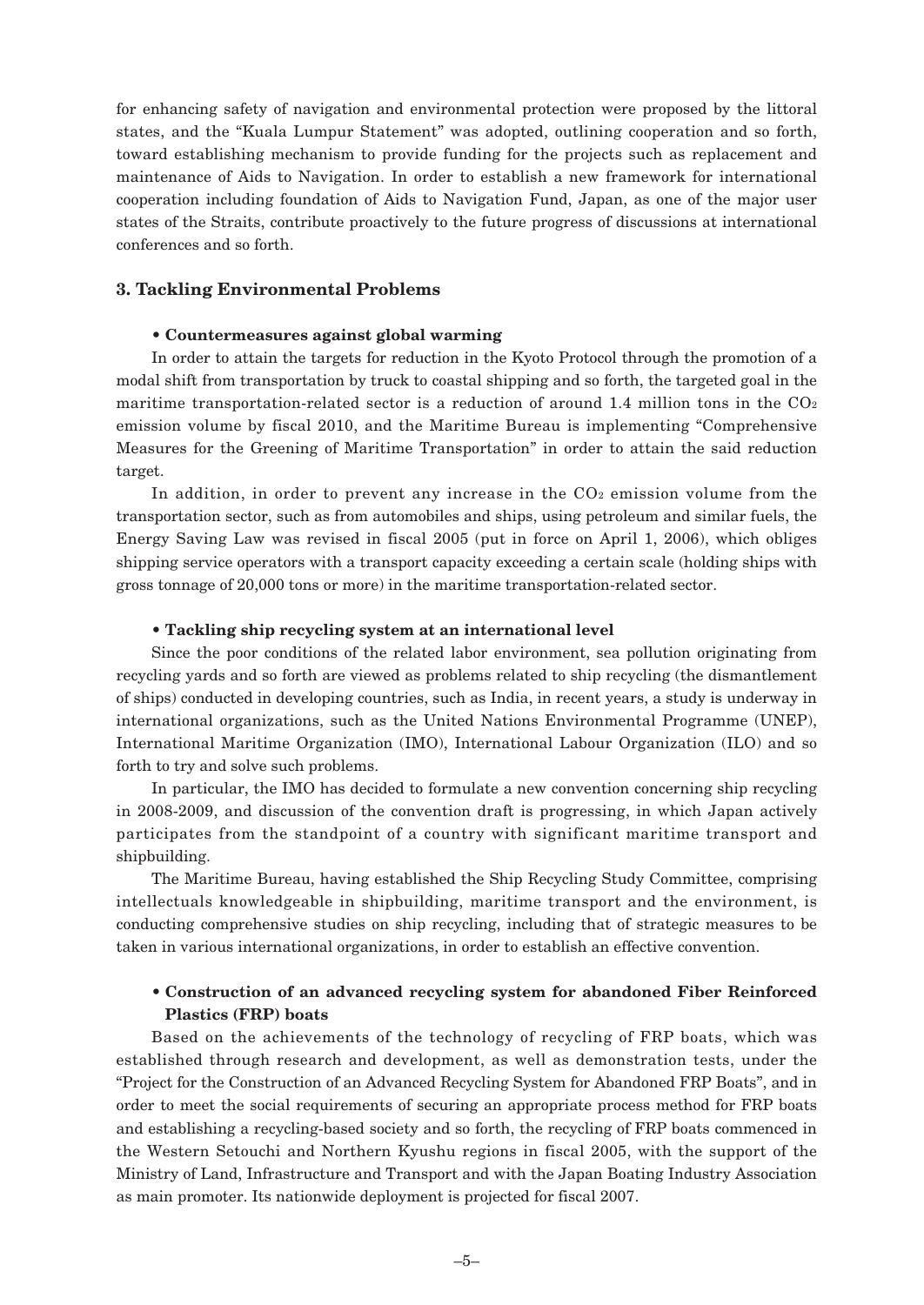#### • **Efforts to ratify the ILO Maritime Labour Convention**

At the  $94<sup>th</sup>$ (Maritime) Session of the International Labour Organization (ILO) Conference held in February, 2006, the Maritime Labour Convention 2006 was adopted, which consolidates all the 60 or so conventions and similar bodies that have been adopted to date since the 1919 establishment of ILO, to ensure they reflect the present era, and simultaneously improve their effectiveness.

It has been decided that future efforts for the preparation and study required to ratify this convention, such as the arrangement of domestic laws, an enforcement system and so forth for governing inspections of flags state or PSC, etc. will be advanced, and, at the same time, coordination and cooperation with the countries in the Asia Pacific region will also be promoted in order to expedite ratification by the same.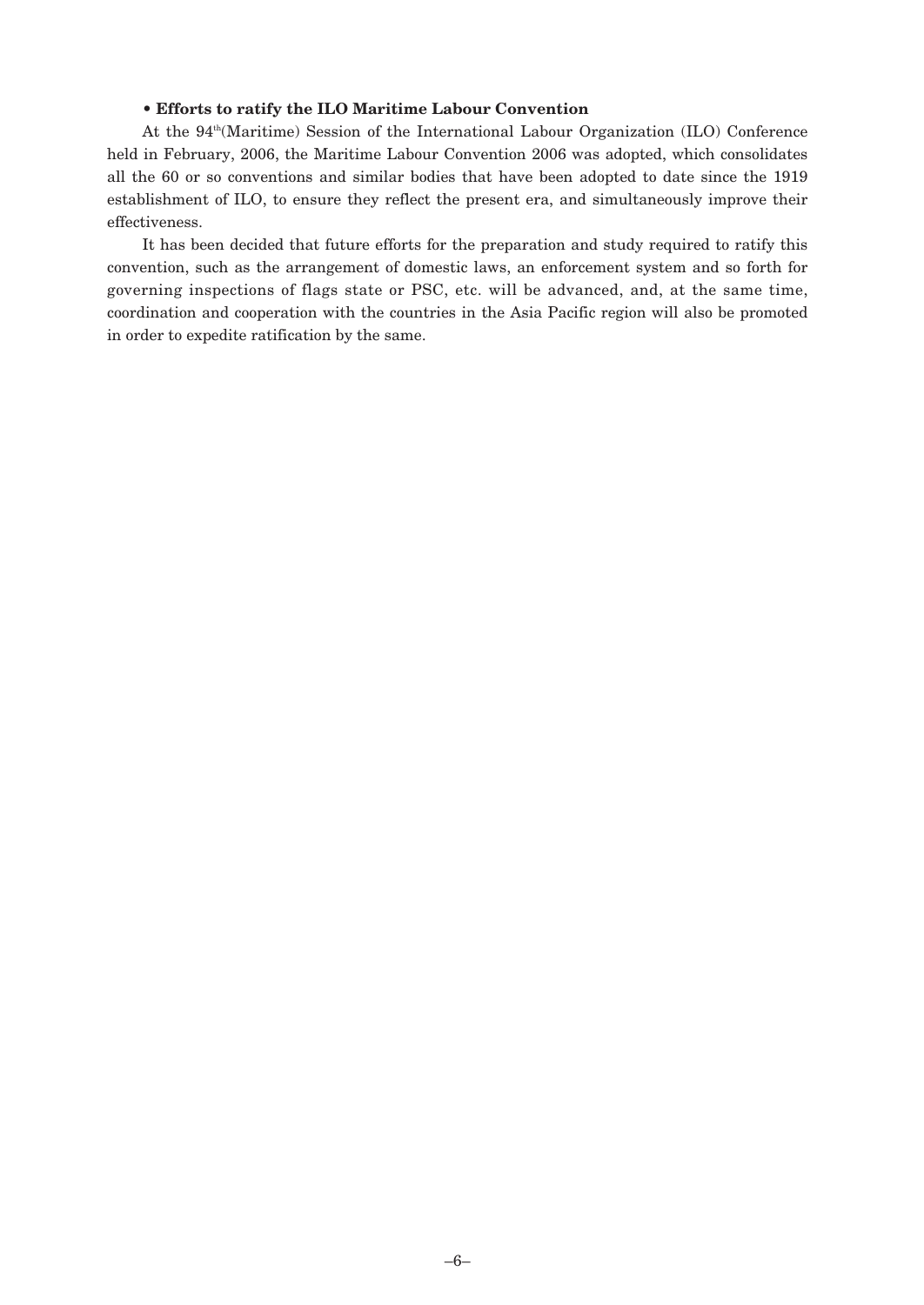#### **Chapter 3: Tackling Other Main Policy Tasks**

#### **1. Efforts to Revitalize the Motor Boat Race Business**

The Motor-Boat Racing business, since 1991 fiscal year, has continued to suffer from a longterm decline in the race business sales, which fell to about 970 billion yen in fiscal 2005 from about 2,200 billion yen in fiscal 1991. Consequently, the deterioration, not only in the promoters' earnings but also the financial position of the Motorboat Association of each local municipality, which are the actual promoters of Motor-Boat Racing, has become evident.

In the meanwhile, an "Important Policy of Administrative Reform", which was decided at the cabinet meeting in December, 2005, required, as part of a review of public tournamentrelated corporations, an overall review of matters such as the desirable ideal nature of the organization as well as that of the subsidizing system and transparency with respect to the intended purpose of the subsidy.

In order to deal with such changes in the social environment surrounding Motor-Boat Racing appropriately and achieve the aim of the Motor-Boat Racing Law to promote public business and contribute to local government finance, it has become necessary to improve the business operation of the promoters and conduct comprehensive restructuring of the framework, to facilitate the flexible implementation of the business in appropriate response to the changes in the social environment. With this in mind, the Motor-Boat Racing Low was revised accordingly (proclaimed on March 31, 2007).

#### **2. Tackling Maritime Policy and Regional Revitalization and so Forth in the Area of Maritime Affairs**

#### • **Dealing with Basic Act on Ocean Policy**

Basic Act on Ocean Policy, which contains the basic concepts of ocean policy, government responsibility, local public bodies and so forth, as well as basic measures etc., was passed and enacted on April 20 of this year (put in force on July 20, 2007).

While the Maritime Bureau has been promoting such various measures to date, including improvement in the environment of international competitiveness, assurance of stable transportation, promotion of the marine business and support for various kinds of research and development as well as nurturing and securing human resources, it has been recognized, in view of the enforcement of the "Marine Basic Law", that various measures toward the realization of a sea-oriented state shall be promoted concentrically and comprehensively in future, as in the past and the decision has also been taken to diligently strive for the further development of the marine industry as a whole and reinforcement of its international competitiveness.

#### • **Efforts for regional revitalization**

In view of the severely worsening circumstances surrounding public transport in local areas, the "Act for Revitalizing and Reviving Local Public Transport" was enacted in May, 2007 for the purpose of implementing measures for the smooth introduction of a new form of passenger transport service suited to local needs, as well as comprehensive government support for the joint efforts of related local parties led by the municipality, so that they may create attractive regions through the revitalization and revival of local public transport. Therefore, the Maritime Bureau has determined to work on revitalization of local public transport.

#### • **Responding to the Asia Gateway Concept**

By the Prime Minister's policy speech at the extraordinary diet session, which opened in the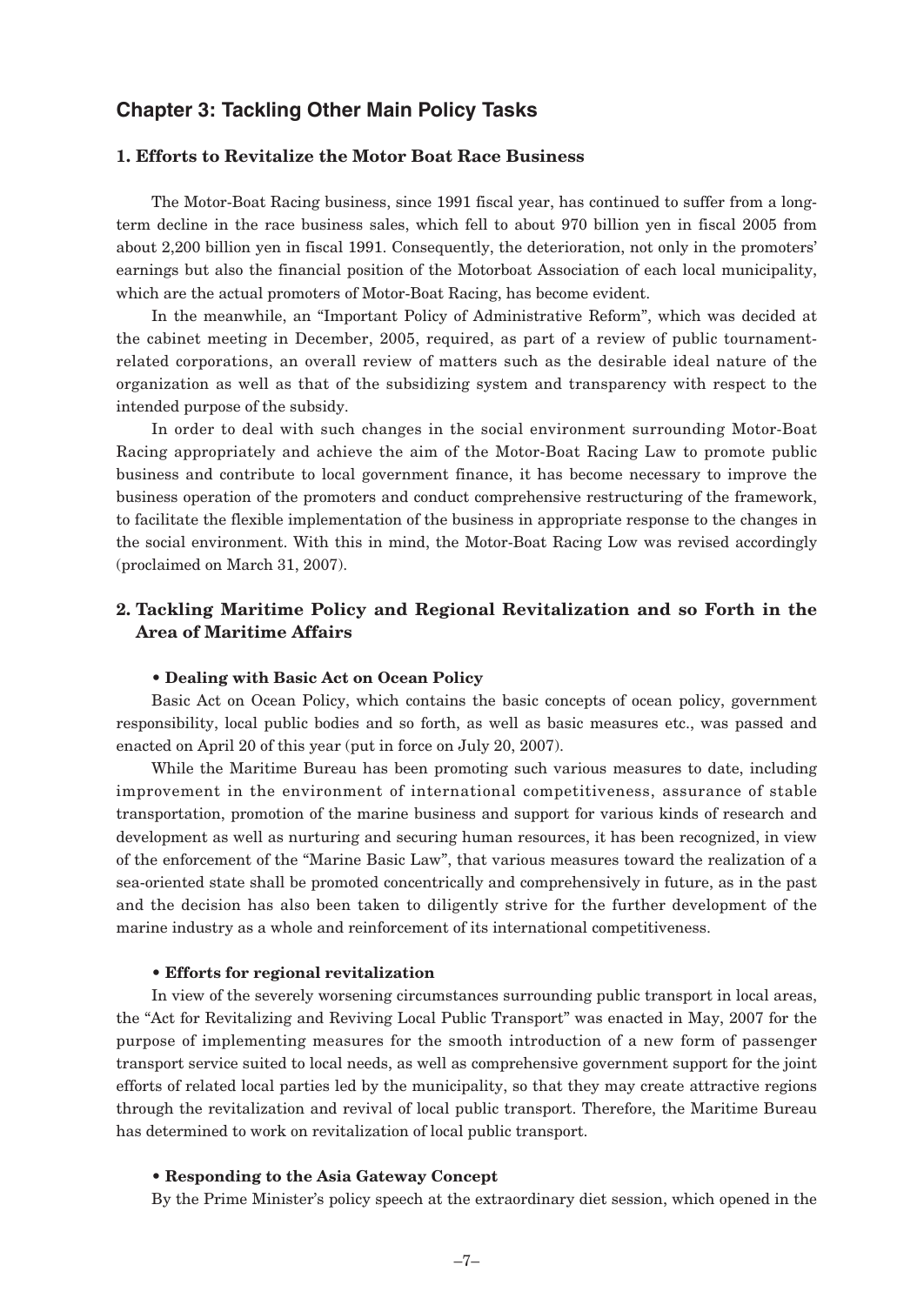autumn of 2006, the "Asia Gateway Concept" was presented, in which Japan is to play the role of a bridge between Asia and the world in terms of the flow of human resources, goods, money, culture and information. With this in mind, the Maritime Bureau decided to actively contribute in international conferences and so forth, to improve passage supporting facilities in order to promote safety measures in the Malacca-Singapore strait and elsewhere as well as to construct new frameworks of international cooperation. In addition, with a view to improving the safety and stability as well as international competitiveness of maritime transportation, not only of Japan but also of the entire Asian region, it has been decided that the "International Joint Program for Nurturing Asian Seafarers" will be formulated in future under the initiative of Japan for promotion in cooperation with Asian countries. In formulating the same program, there are plans to incorporate the "Expansion of the Training for Boarding the Ship in the Japanese Way" in the same, including practical training of boarding a ship financed by ODA, using a training ship of the National Institute for Sea Training and so forth as well as "Support for the Reform of the Seafarer Education System", under which Japan supports the reform of the entire seafarer education system in each of the Asian countries and so forth.

#### **3. Efforts Exploiting the Advantage of Marine Transport**

#### • **Enhancing the appeal of voyages by sea and the promotion of coastal passenger ships, including encouragement of sightseeing tours to and from remote islands**

In view of the interim proposal compiled at the "Roundtable Conference for Reviving the Attractiveness of Voyage by Sea" in June, 2006, the topics of "Enhancing the appeal of Voyages by Sea" and "Promotion of Sightseeing Tours to Remote Islands" have been positioned as the most important measures of fiscal 2006. With a view to enhancing the appeal of "Voyages by Sea in Casual Wear", the government, passenger ship industry, travel industry, and local related parties have combined their efforts to develop joint work for the strategic transmission of information to improve the perception of ships as well as the development and sales promotion of articles on voyages suited to users' needs.

The Committee for Promoting the Exchange of Sightseeing Tours to and from Remote Islands was established through the collaboration of 4 relevant bureaus (Comprehensive Policy Bureau, City and Regional Development Bureau, Maritime Bureau and Ports and Harbors Bureau) in March, 2007, in order to materialize the exchange of sightseeing tours to and from remote islands. This committee intends to support regions that are prepared to take the initiative in devising promotions for the exchange of sightseeing tours and made an interim proposal in July this year.

#### • **Promotion of a future business model for coastal shipping**

The coastal shipping industry has faced various problems, such as securing seafarers, building ships for replacement and safety assurance. However, under present circumstances, it is difficult for coastal shipping operators, who are mostly medium, small and micro enterprises, to work on these problems individually. Under such circumstances, a movement for the loose grouping of coastal shipping operators, utilizing ship administration companies, is attracting attention. It is important to promote these grouping movements as a new business model of coastal shipping for the future, in order to ensure stable marine transport and revitalize coastal shipping. For this purpose, the national government has positively started striving for its propagation and promotion.

#### • **Promotion of a modal shift through a positive approach to shippers**

In April 2006, the revised Rationalization in Energy Use Law, which obliges the transport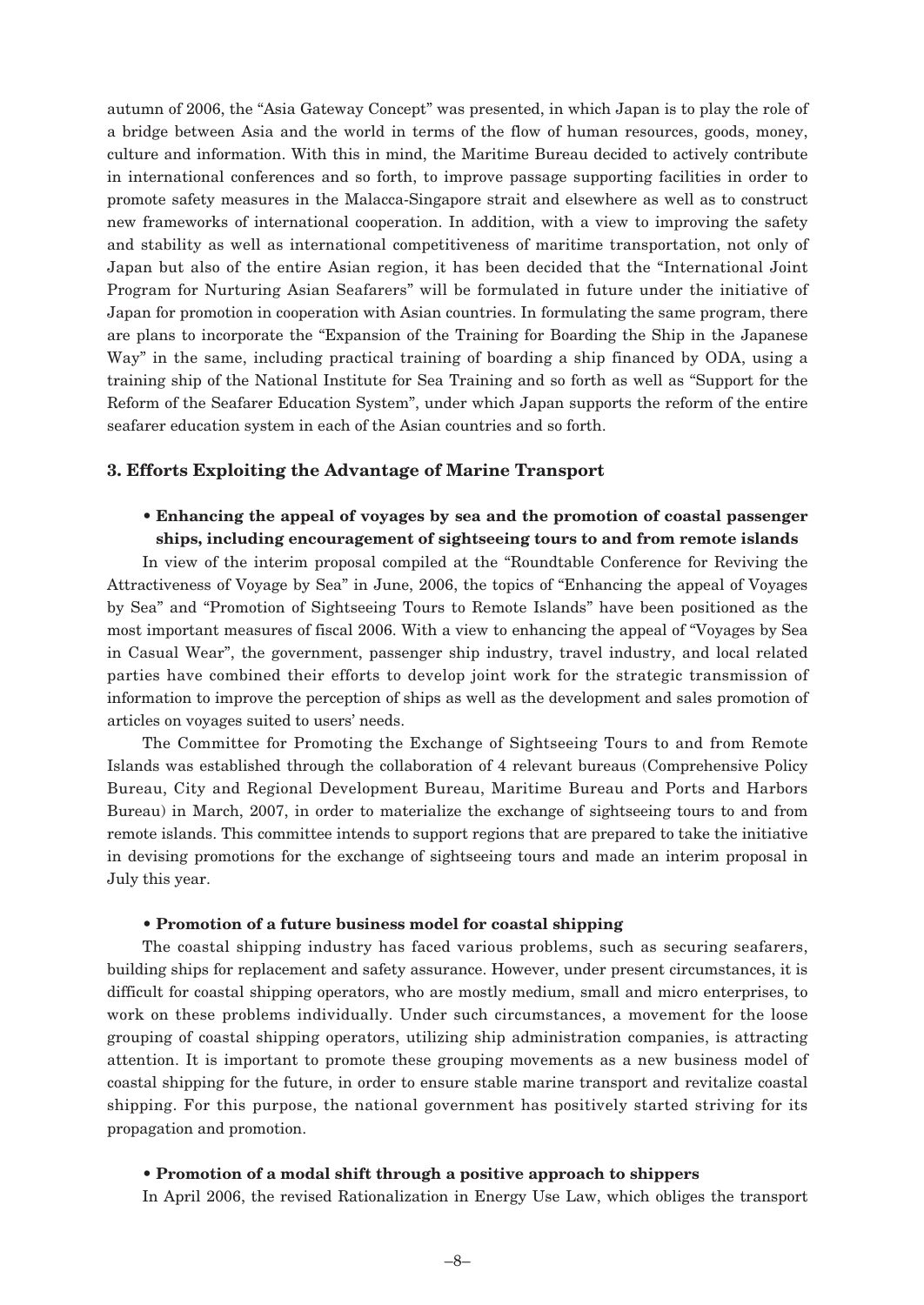sector to take energy saving measures, was enacted in order to unfailingly implement measures for energy saving in the area of transportation and to further control  $CO<sub>2</sub>$  emissions originating from energy consumption. Under this law, shippers of cargo exceeding a specified scale in terms of transport quantity were also obligated to take such energy saving measures as part of the modal shift.

In October, 2006, the Maritime Bureau established the "Study Meeting for Promoting a Modal Shift to Marine Transport", comprising members of shipping service operators with RORO vessels and container vessels, further striving to promote a greater modal shift to marine transport.

#### **4. Efforts to Promote the Construction of New Coastal Vessels to Replace Old Ones**

Coastal shipping is one of the trunk distribution industries in Japan which supports its economy and national life, accounting for about 40% of domestic distribution, and in particular, about 80% of transport of fundamental goods for industry (steel, petroleum, cement and so forth). In recent years, the tendency toward an "aging population combined with diminishing birthrate" has advanced rapidly in the coastal shipping sector, which supports the above-mentioned activities. Given the importance of revitalizing coastal shipping in order to realize the construction of new coastal vessels replacing old ones on a stable and adequate scale, an "Action Plan for Promoting the Construction of New Coastal Vessels to Substitute Old Ones" was formulated in March, 2006 to solve those problems. Thanks to efforts by the parties concerned, including the Maritime Bureau, the number of vessels for which applications for construction were filed in fiscal 2006 reached 126 (up about 60% from the preceding fiscal year), showing a distinctly favorable recovery trend. Efforts will continue to be made in accordance with this Action Plan.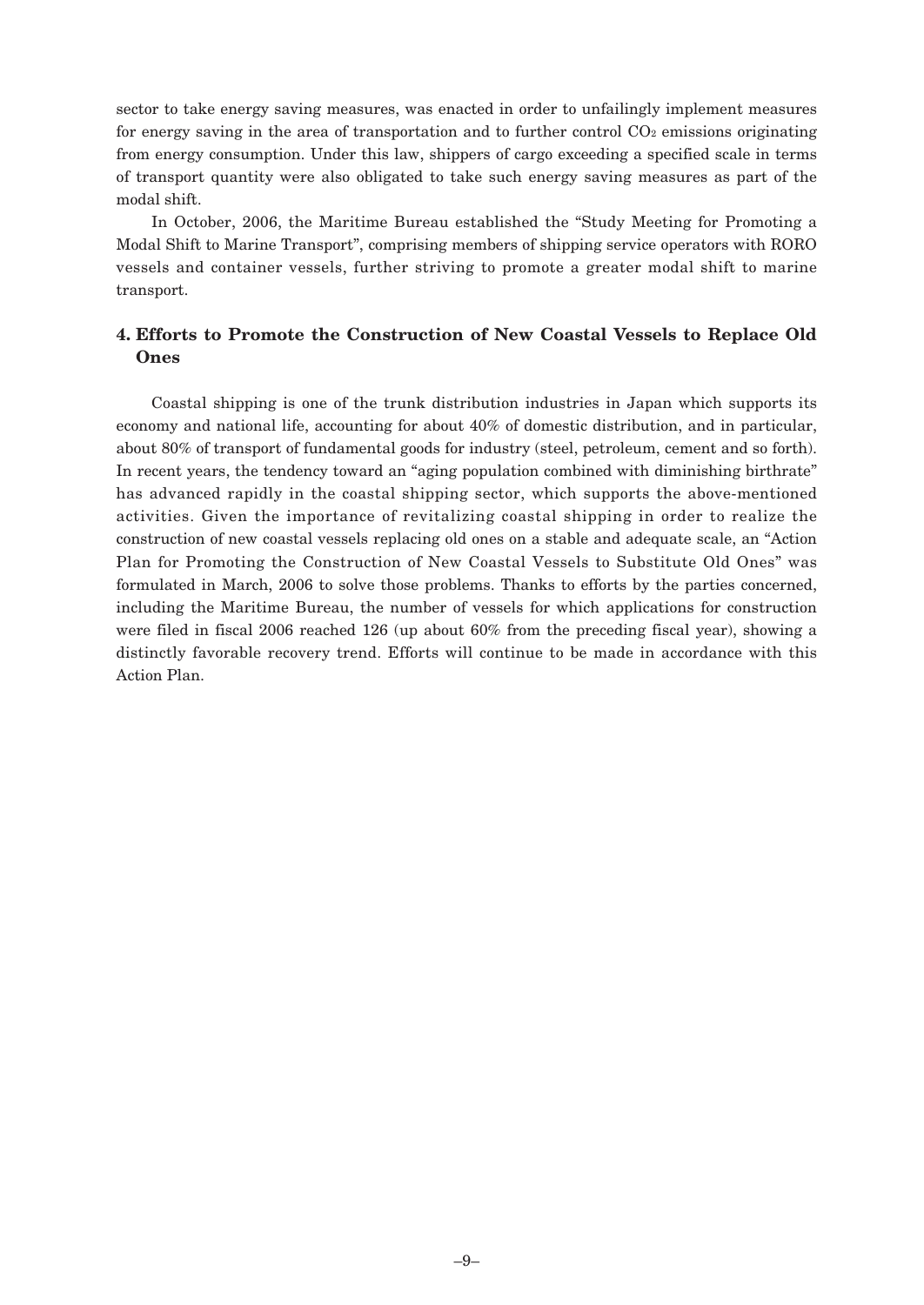### **Part II Current State of Maritime Affairs and the Tasks Involved**

#### **Chapter 1: Area of Maritime Transport**

#### **1. Oceangoing Shipping**

The volume of global cargo movement on the ocean in 2006, in terms of tonnage, was 6.98 billion tons (an increase of 4.8% from the previous year) and, in terms of ton-miles, was 30,668 billion ton-miles (an increase of 5.5% ), recording an all-time high in both tonnage and ton-miles in succession from the previous year.

With respect to the breakdown of the volume of world cargo movement on the ocean, petroleum (crude oil and petroleum products) accounted for 33%, which was the highest percentage among all items, followed by coal, iron ore and grain, for which the percentage was collectively 24.7 %.

For 2006 the annual volume of ocean cargo movement again established a historical record high on account of continued favorable business activities in U.S.

The volume of east bound ocean cargo movement (Asia  $\rightarrow$  North America) increased to 13,480 thousand TEUs (an increase of 10% from the previous year). By country, the largest volume in terms of east bound cargo movement was shipped from China (an increase of 5%), accounting for about 70% of the total volume.

### **Table 1: Volume of the world ocean cargo movement by major commodities**

| (1) Tonnage |  |
|-------------|--|
|             |  |

**(1) Tonnage** (Unit: one million Tons)

|                     |              | Petroleum             |        |             |      | Dry Cargo |        |       | Grand |
|---------------------|--------------|-----------------------|--------|-------------|------|-----------|--------|-------|-------|
|                     | Crude<br>oil | Petroleum<br>products | Total  | Iron<br>ore | Coal | Grain     | Other  | Total | Total |
| 1999                | 1,550        | 415                   | 1,965  | 411         | 482  | 220       | 2,218  | 3,331 | 5,296 |
| Rate of<br>increase | 1.0          | 3.2                   | 1.4    | $-1.4$      | 1.9  | 12.2      | 3.2    | 3.0   | 2.4   |
| 2000                | 1,608        | 419                   | 2,027  | 454         | 523  | 230       | 2,361  | 3,568 | 5,595 |
| Rate of<br>increase | 3.7          | 1.0                   | 3.2    | 10.5        | 8.5  | 4.5       | 6.4    | 7.1   | 5.6   |
| 2001                | 1,592        | 425                   | 2,017  | 452         | 565  | 234       | 2,385  | 3,636 | 5,653 |
| Rate of<br>increase | $-1.0$       | 1.4                   | $-0.5$ | $-0.4$      | 8.0  | 1.7       | 1.0    | 1.9   | 1.0   |
| 2002                | 1,588        | 414                   | 2,002  | 484         | 570  | 245       | 2,519  | 3,818 | 5,820 |
| Rate of<br>increase | $-0.3$       | $-2.6$                | $-0.7$ | 7.1         | 0.9  | 4.7       | 5.6    | 5.0   | 3.0   |
| 2003                | 1,673        | 440                   | 2,113  | 524         | 619  | 240       | 2,637  | 4,020 | 6,133 |
| Rate of<br>increase | 5.4          | 6.3                   | 5.5    | 8.3         | 8.6  | $-2.0$    | 4.7    | 5.3   | 5.4   |
| 2004                | 1,754        | 461                   | 2,215  | 589         | 664  | 236       | 2,789  | 4,278 | 6,493 |
| Rate of<br>increase | 4.8          | 4.8                   | 4.8    | 12.4        | 7.3  | $-1.7$    | 5.8    | 6.4   | 5.9   |
| 2005                | 1,784        | 495                   | 2,279  | 652         | 710  | 251       | 2,770  | 4,383 | 6,662 |
| Rate of<br>increase | 1.7          | 7.4                   | 2.9    | 10.7        | 6.9  | 6.4       | $-0.7$ | 2.5   | 2.6   |
| 2006                | 1,814        | 517                   | 2,331  | 711         | 755  | 262       | 2,924  | 4,652 | 6,982 |
| Rate of<br>increase | 1.7          | 4.4                   | 2.3    | 9.0         | 6.3  | 4.4       | 5.6    | 6.1   | 4.8   |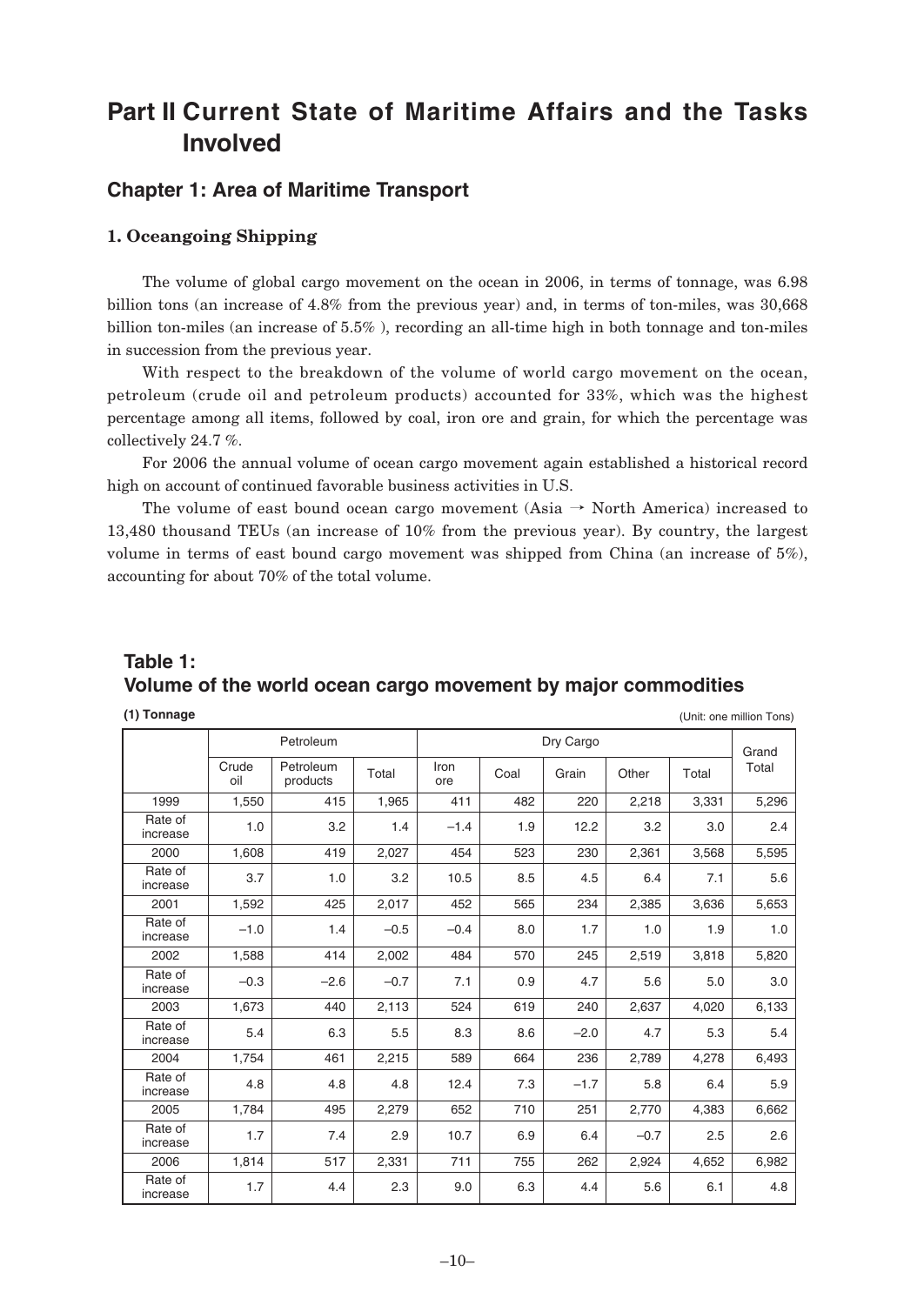**(2) Ton-miles** (Unit: one billion ton-miles)

|                     |              | Petroleum             |        |             |        | Dry Cargo |       |        | Grand  |
|---------------------|--------------|-----------------------|--------|-------------|--------|-----------|-------|--------|--------|
|                     | Crude<br>oil | Petroleum<br>products | Total  | Iron<br>ore | Coal   | Grain     | Other | Total  | Total  |
| 1999                | 7,980        | 2,055                 | 10,035 | 2,317       | 2,363  | 1,186     | 6,632 | 12,498 | 22,533 |
| Rate of<br>increase | 1.2          | 4.3                   | 1.8    | 0.5         | $-2.3$ | 11.5      | 4.1   | 2.8    | 2.3    |
| 2000                | 8,180        | 2,085                 | 10,265 | 2,545       | 2,509  | 1,244     | 7,130 | 13,428 | 23,693 |
| Rate of<br>increase | 2.5          | 1.5                   | 2.3    | 9.8         | 6.2    | 4.9       | 7.5   | 7.4    | 5.1    |
| 2001                | 8,074        | 2,105                 | 10,179 | 2,575       | 2,552  | 1,322     | 7,263 | 13,712 | 23,891 |
| Rate of<br>increase | $-1.3$       | 1.0                   | $-0.8$ | 1.2         | 1.7    | 6.3       | 1.9   | 2.1    | 0.8    |
| 2002                | 7,848        | 2,050                 | 9,898  | 2,731       | 2,549  | 1,241     | 7,753 | 14,274 | 24,172 |
| Rate of<br>increase | $-2.8$       | $-2.6$                | $-2.8$ | 6.1         | $-0.1$ | $-6.1$    | 6.7   | 4.1    | 1.2    |
| 2003                | 8,390        | 2,190                 | 10,580 | 3,035       | 2,810  | 1,273     | 8,156 | 15,274 | 25,854 |
| Rate of<br>increase | 6.9          | 6.8                   | 6.9    | 11.1        | 10.2   | 2.6       | 5.2   | 7.0    | 7.0    |
| 2004                | 8,795        | 2,305                 | 11,100 | 3.444       | 2,960  | 1,350     | 8,720 | 16,474 | 27,574 |
| Rate of<br>increase | 4.8          | 5.3                   | 4.9    | 13.5        | 5.3    | 6.0       | 6.9   | 7.9    | 6.7    |
| 2005                | 9,239        | 2,510                 | 11,749 | 3,711       | 3,124  | 1,385     | 9,125 | 17,345 | 29,094 |
| Rate of<br>increase | 5.0          | 8.9                   | 5.8    | 7.8         | 5.5    | 2.6       | 4.6   | 5.3    | 5.5    |
| 2006                | 9,516        | 2,635                 | 12,151 | 4,120       | 3,372  | 1,436     | 9,608 | 18,536 | 30,686 |
| Rate of<br>increase | 3.0          | 5.0                   | 3.4    | 11.0        | 7.9    | 3.7       | 5.3   | 6.9    | 5.5    |

Source: Fearnley's "REVIEW 2006"

Note: Values for 2006 are estimates.

Also for the west bound cargo movement (North America  $\rightarrow$  Asia), the volume increased to 4,540 thousand TEUs (an increase of 5% from the previous year). The volume bound for China was still continuing to increase (an increase of 10%), marking an outstanding movement in terms of east bound cargo.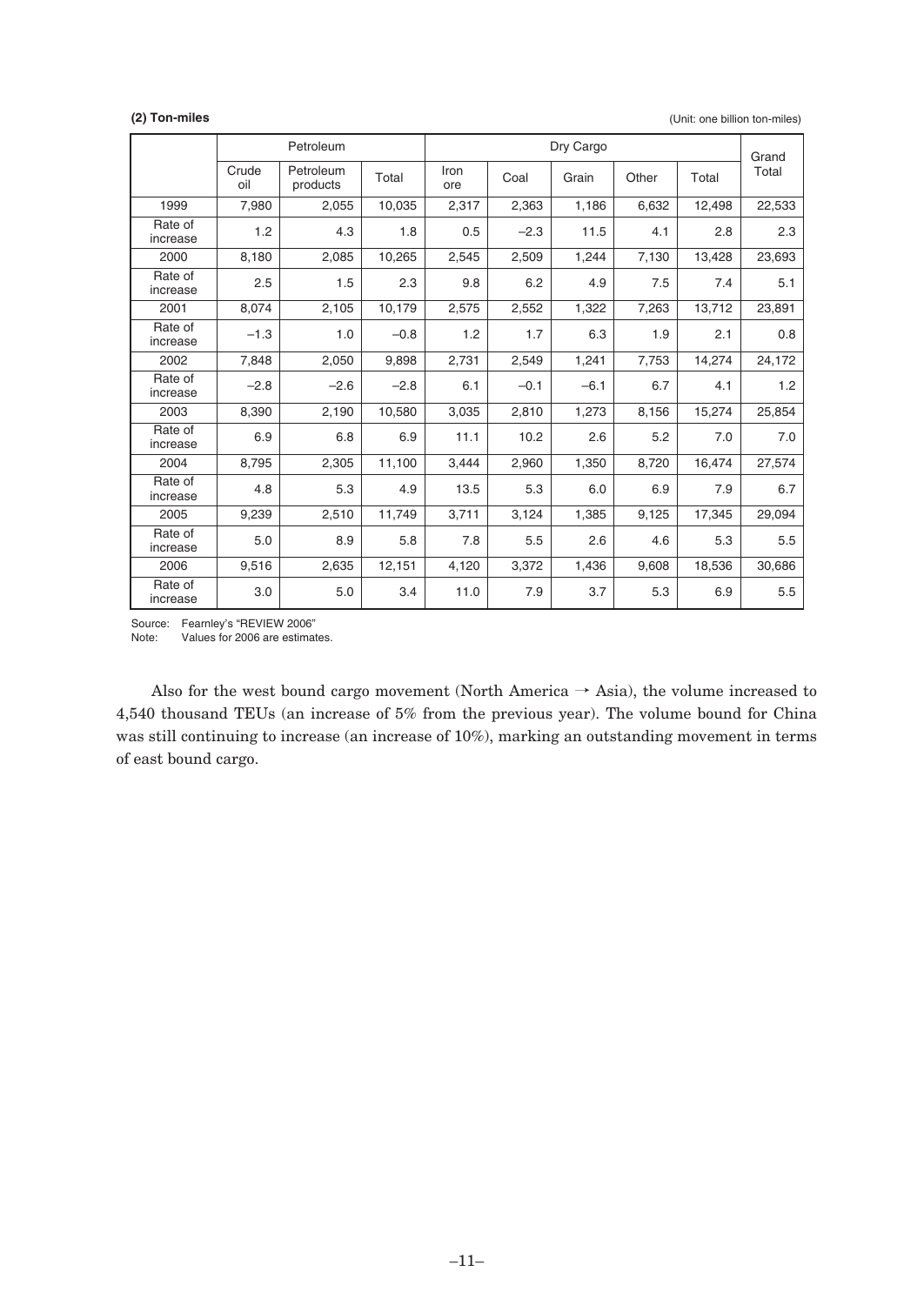

### **Figure 1: Transition in container cargo movement on the North American route by country**

West bound (North America→Asia)



Source: Compiled by the Japan Maritime Center, based on the data of PIERS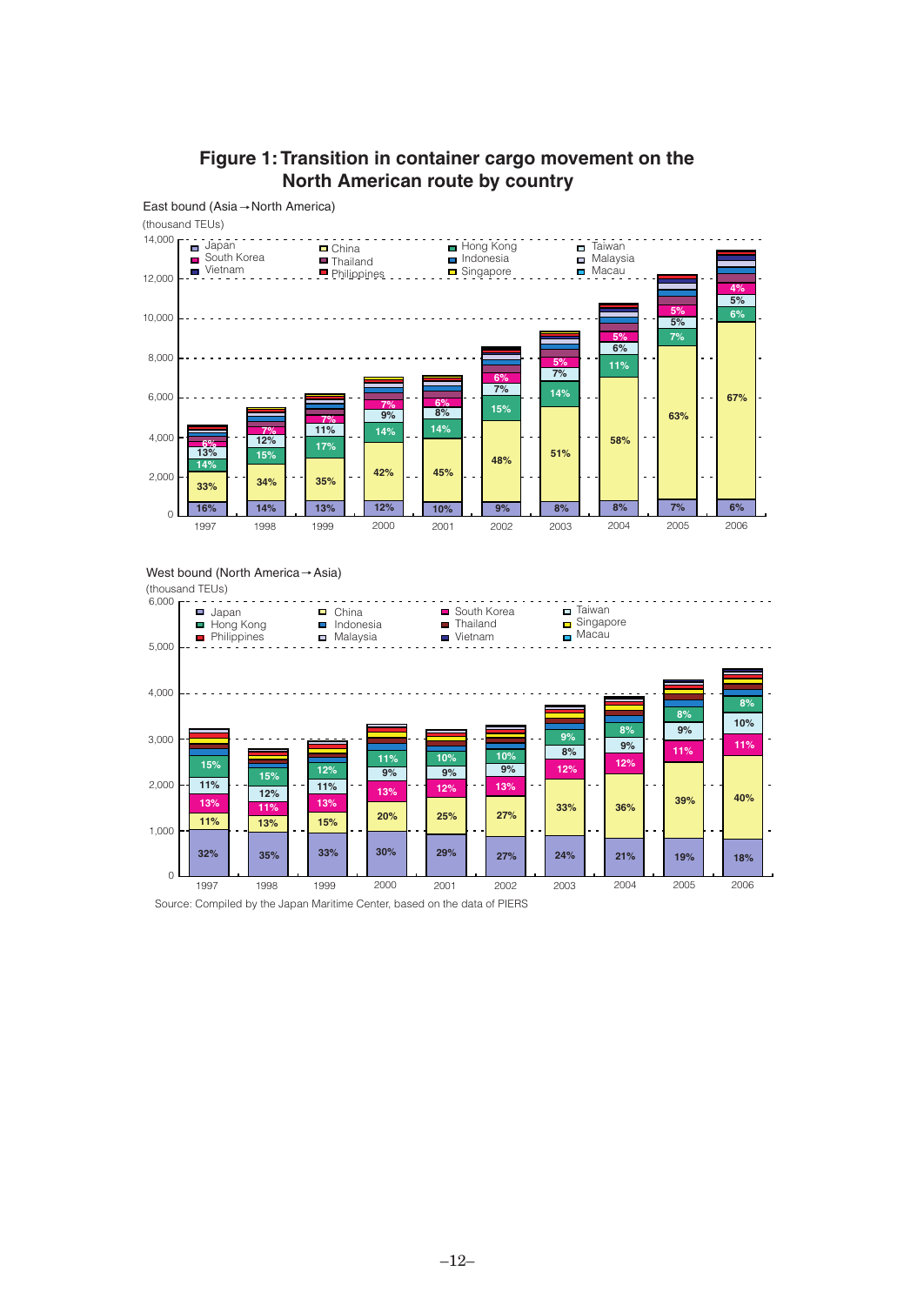### **Table 2: Volume and value of the maritime trade of Japan by commodities**

(Unit: 1,000 tons; 100 million yen)

|        | Year                       | 2005    |         | 2006    |           | Rate of increase from                          |
|--------|----------------------------|---------|---------|---------|-----------|------------------------------------------------|
| Item   |                            | Volume  | Value   | Volume  | Value     | the preceding year (%)<br>(in terms of volume) |
|        | Total of import and export | 949,993 | 870,961 | 958,932 | 1,025,878 | 0.9%                                           |
| Export | Total                      | 134,365 | 456,066 | 144,367 | 526,206   | 7.4%                                           |
|        | Steel                      | 32,260  | 30,182  | 34,837  | 34,658    | 8.0%                                           |
|        | Cement                     | 10,197  | 269     | 10,121  | 313       | $-0.7%$                                        |
|        | Machinery                  | 13,908  | 166,092 | 15,024  | 181,558   | 8.0%                                           |
|        | Passenger car              | 6,398   | 87,717  | 7,533   | 109,584   | 17.7%                                          |
|        | Electric goods             | 1,615   | 48,292  | 1,633   | 53,192    | 1.1%                                           |
|        | Fertilizer                 | 898     | 120     | 869     | 121       | $-3.2%$                                        |
|        | Others                     | 69,089  | 123,393 | 74,350  | 146,780   | 7.6%                                           |
| Import | Total                      | 815,628 | 414,895 | 814,565 | 499,671   | $-0.1%$                                        |
|        | Total of dry cargo         | 505,609 | 285,717 | 501,706 | 330,283   | $-0.8%$                                        |
|        | Iron ore                   | 132,285 | 6,157   | 134,287 | 8,339     | 1.5%                                           |
|        | Coal                       | 180,808 | 15,128  | 177,209 | 16,119    | $-2.0%$                                        |
|        | Phosphate rock             | 774     | 98      | 784     | 117       | 1.2%                                           |
|        | Salt                       | 8,298   | 354     | 8,895   | 413       | 7.2%                                           |
|        | Copper ore                 | 4,320   | 5,321   | 4,633   | 10,667    | 7.3%                                           |
|        | Nickel ore                 | 4,757   | 380     | 4,214   | 402       | $-11.4%$                                       |
|        | <b>Bauxite</b>             | 1,814   | 78      | 1,688   | 78        | $-6.9%$                                        |
|        | Timber                     | 12,839  | 5,205   | 12,218  | 5,802     | $-4.8%$                                        |
|        | Pulp                       | 2,360   | 1,415   | 2,365   | 1,671     | 0.2%                                           |
|        | Chip                       | 14,112  | 2,264   | 13,776  | 2,454     | $-2.4%$                                        |
|        | Wheat                      | 5,472   | 1,356   | 5,337   | 1,489     | $-2.5%$                                        |
|        | Rice                       | 787     | 354     | 607     | 352       | $-22.9%$                                       |
|        | Barley/Naked barley        | 1,430   | 298     | 1,383   | 303       | $-3.3%$                                        |
|        | Corn                       | 16,656  | 2,850   | 16,883  | 3,007     | 1.4%                                           |
|        | Soy beans                  | 4,181   | 1,569   | 4,042   | 1,491     | $-3.3%$                                        |
|        | Others                     | 114,717 | 242,889 | 113,385 | 277,579   | $-1.2%$                                        |
|        | Total of liquid cargo      | 310,019 | 129,178 | 312,860 | 169,389   | 0.9%                                           |
|        | Crude oil                  | 210,813 | 88,253  | 209,141 | 115,351   | $-0.8%$                                        |
|        | <b>LNG</b>                 | 58,014  | 19,853  | 62,189  | 26,595    | 7.2%                                           |
|        | <b>LPG</b>                 | 13,755  | 6,860   | 14,512  | 9,406     | 5.5%                                           |
|        | Fuel oil                   | 3,892   | 1,515   | 3,934   | 1,940     | 1.1%                                           |
|        | Others                     | 23,545  | 12,697  | 23,084  | 16,097    | $-2.0%$                                        |

 $\circlearrowright$  Prepared by the Maritime Bureau of the Ministry of Land, Infrastructure and Transport, based on the foreign trade statistics of the Ministry of Finance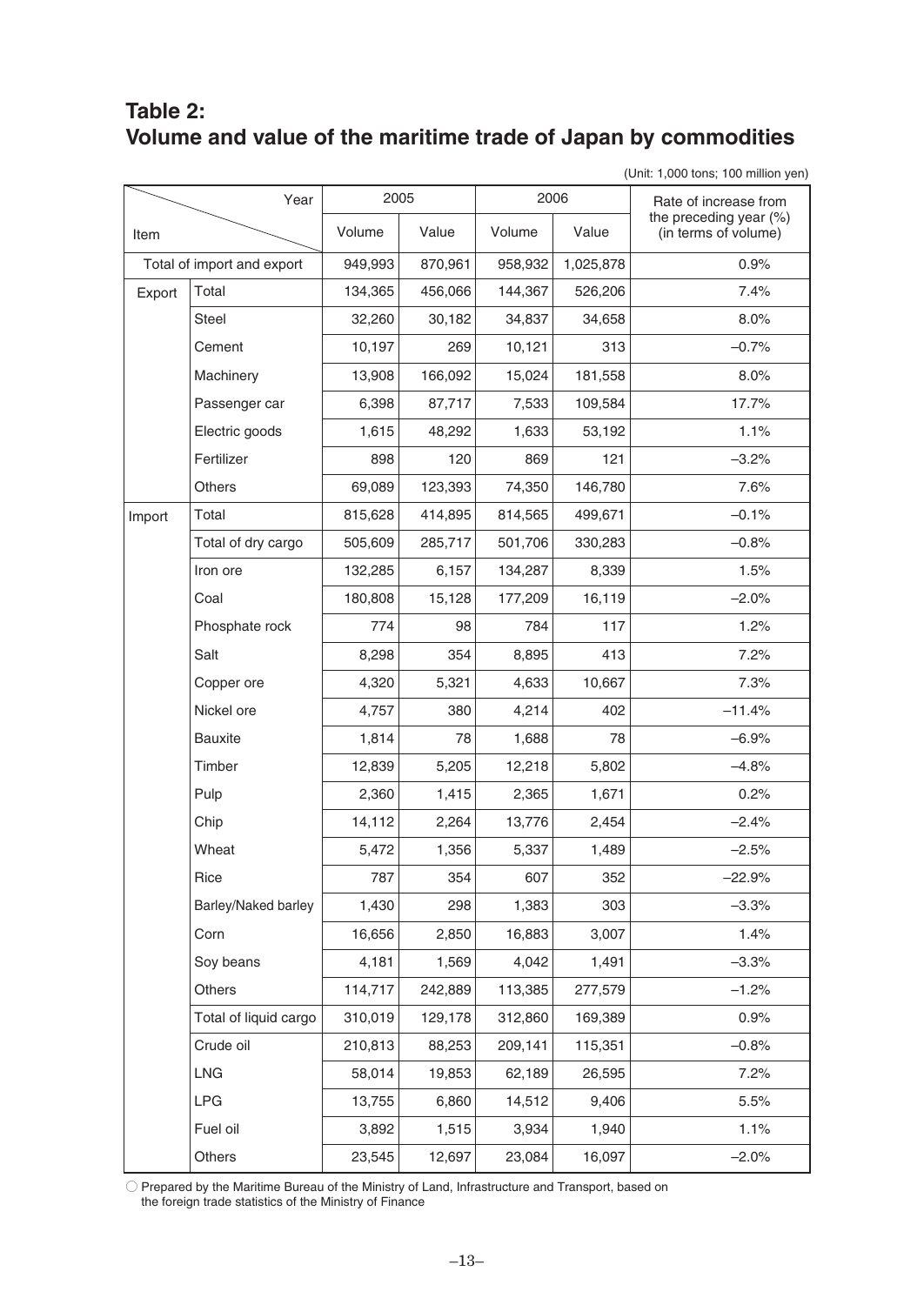#### **Table 3: Volume transported and freight earned by Japanese merchant fleet** (Unit: 1,000 tons; 100 million yen; %)

**Category** Export Liners Total 15,393 **Japanese** flag ship **Chartered** foreign ships 499 14,894 Total  $-3.7$ Japaneseflag ship **Chartered** foreign ships  $2.7$   $-3.9$ 1,803 43,500 45,303 Total 18.5 16.0 16.1 43 1,370 1,413 25.4 13.0 13.4 (Container<br>ships of the<br>above) 162 8,498 8,660 152 8,473 8,625 -6.4 -0.3 -0.4 29 1,121 1,150 39 1,309 1,348 35.2 16.7 17.2 **Trampers** 632 21,914 22,547 1,153 30,603 31,756 82.3 39.6 40.8 158 3,154 3,312 167 4,149 4,316 5.8 31.6 30.3 **Tankers** 671 6,693 7,364 –29.9 –17.1 –18.3 21 208 229 22 185 207 2.7 –10.9 –9.6 222 4,732 4,954 242 5,883 6,125 8.9 24.3 23.6 Import Liners 1,325 14,934 16,259 755| 7,071| 7,826| 635| 7,307| 7,942| –15.9| 3.3| 1.5 1,325 | 14,934 | 16,259 | 11,081 | 17,217 | 18,298 | -18.4 | 15.3 | 12.5 Total 53,463 476,242 529,705<br>7,671 7,826 7,071 7,826  $-16.0$   $-5.7$   $-6.7$ (Container ships of the above) 62 | 976 | 1,038 | 50 | 1,109 | 1,159 | --19.7 | 13.6 | 11.6 282 12,778 13,060 –2.5 15.3 14.9 26 875 901 25 962 987 -2.0 9.9 9.5 Trampers 20,786 318,913 339,699 17,859 307,288 325,147 −14.1 −3.6 −4.3 179 4,271 4,449 –17.2 0.1 –0.6 Tankers 31,352 142,395 173,747 25,988 124,635 150,623 −17.1 −12.5 −13.3 514 1,825 2,339 436 1,924 2,360 –15.2 5.4 0.9 **Offshore** trade Liners 55,881 178 9,145 9,323 289 11,617 11,906 62.3 27.0 27.7 863 55,019 Total  $\begin{array}{c|c|c|c|c|c|c} & 2,687 & 84,846 & 87,533 \ \hline \end{array}$ 17.5 43.1 1,155 20,948 22,104 1,166 24,807 25,973 0.9 18.4 2,687 84,846 48.2 43.0 6.9 29.9 29.2 Total 61,083 718,025 779,108<br>1,155 20,948 22,104 5,817 198,282 204,100 Total 60.6 18.7 19.9 (Container ships of the above) 97 $\mid$  5,731 $\mid$  5,828 $\mid$  156 $\mid$  7,478 $\mid$  7,634 $\mid$  60.7 $\mid$  30.5 $\mid$  31.0 863| 54,834| 55,697| 1,278| 78,411| 79,689| 48.2| 43.0| 43.1 97 $\mid$  5,710 $\mid$  5,807 $\mid$  156 $\mid$  7,411 $\mid$  7,567 $\mid$  60.7 $\mid$  29.8 $\mid$  30.3 Trampers 1,858 92,802 94,660 5,087 103,020 108,107 173.7 11.0 14.2 40 | 2,304 | 2,344 | 86 | 2,781 | 2,867 | 113.9 | 20.7 | 22.3 1.6 Tankers 3,096 50,462 53,558 2,975 53,742 56,717 -3.9 6.5 5.9 41| 1,111| 1,151| 47| 1,358| 1,405| 15.2| 22.3| 22.0  $-7.7$  2.4 (Container ships of the above) 202 8,077 8,280 260 10,136 10,396 28.5 25.5 25.6 1,307 76,110 77,417 1,706 101,620 103,326 30.5 33.5 33.5 151 7,707 7,858 219 9,724 9,943 44.6 26.2 26.5 Trampers 23,276 433,629 456,906 24,099 440,911 465,010 3.5 1.7 1.8 377| 9,728| 10,105| 401| 11,203| 11,604| 6.5| 15.2| 14.8 Tankers 35,120 199,549 234,669 29,434 183,922 213,356 −16.2 −7.8 −9.1 576 3,143 3,719 –12.4 10.3 6.8 Rate of increase from the preceding year Total 14,831 242 5,883 6,125 Japaneseflag ship **Chartered** foreign ships 513 14,318 18,298 635 7,307 7,942 1,081 17,217 44,928 449,140 494,068 2,136 50,466 52,601 54 1,549 1,603 152 8,473 8,625 39 1,309 1,348 1,153 30,603 31,756 167 4,149 4,316 470 5,545 6,015 22 185 207 50 1,109 1,159 275 14,736 15,011 25 962 987 17,859 307,288 325,147 148 4,274 4,422 25,988 124,635 150,623 436 1,924 2,360 79,948 289 11,617 11,906 1,278 78,670 113,078 1,166 24,807 25,973 2,873 110,205 56,405 735,039 791,444 9,341 235,433 244,774 156 7,478 7,634 1,278 78,411 79,689 156 7,411 7,567 5,087 103,020 108,107 86 2,781 2,867 2,975 53,742 56,717 47 1,358 1,405 260 10,136 10,396 1,706 101,620 103,326 219 9,724 9,943 24,099 440,911 465,010 401 11,203 11,604 29,434 183,922 213,356 505 3,467 3,972 2005 2006

Source: Surveyed by the Maritime Bureau of the Ministry of Land, Infrastructure and Transport.<br>Note: 1. The numerical value on the upper and lower column of each item indicates the volur

1. The numerical value on the upper and lower column of each item indicates the volume transported and freight

earned respectively.

2. The number of container vessels is included in that of liners.

3. The numerical values for 2006 are provisional.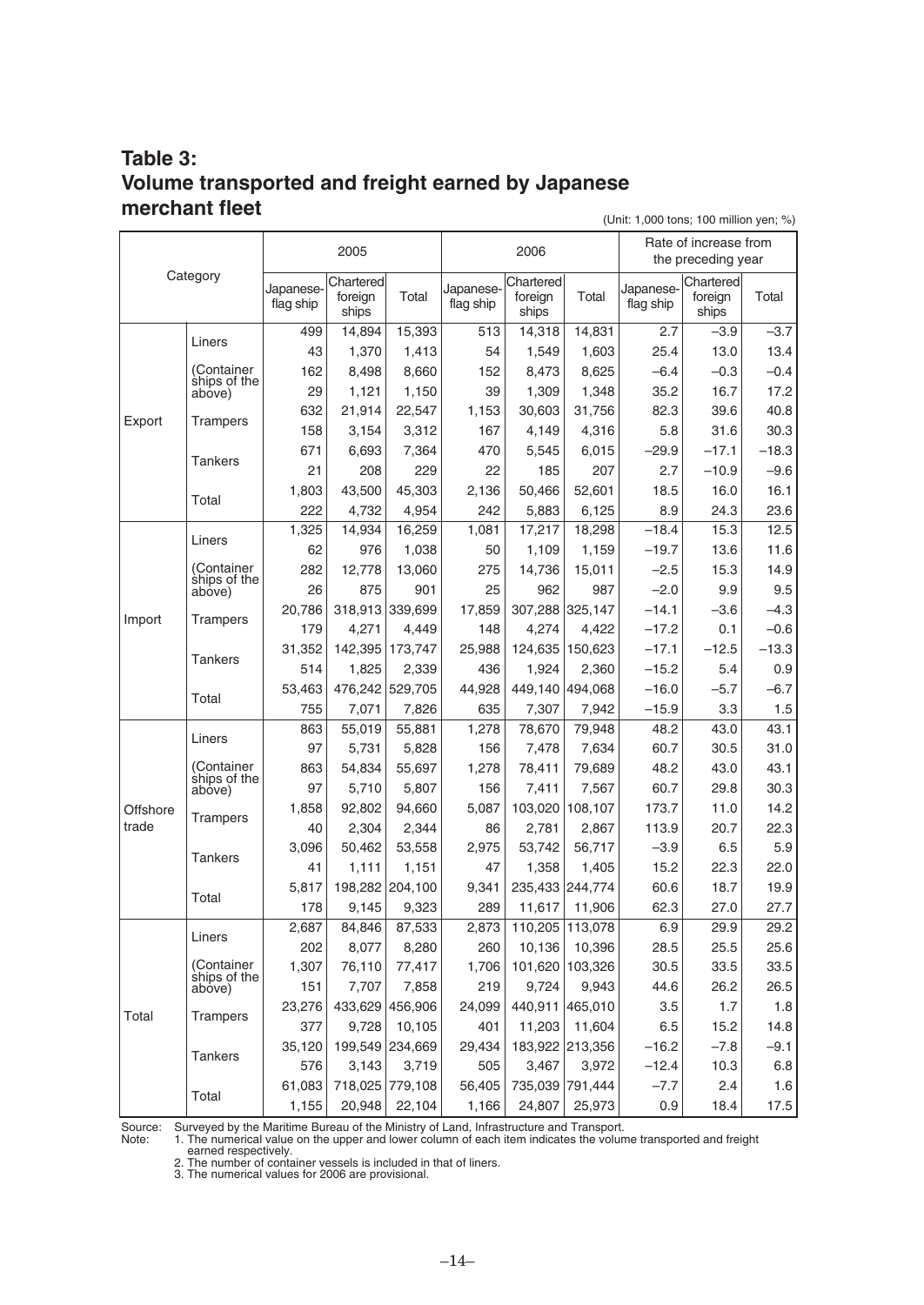#### • **Total available shipping space of the Japanese merchant fleet**

The number and tonnage of ships belonging to the Japanese merchant fleet, almost all of which were so-called flag-convenience ships, by flag of registry were 1,563 vessels (70.3% of the total fleet) and 61,060 thousand gross tons (68.7%) for Panama-flags, and 109 vessels (5%) and 4,430 thousand gross tons(5%) for Liberia-flags.



**Figure 2: Transition in composition of the Japanese merchant fleet**

Source: Surveyed by the Maritime Bureau, the Ministry of Land, Infrastructure and Transport

#### • **Financial situation of the three largest shipping companies**

In terms of the business performance of the three largest shipping companies\* (in terms of non-consolidated results) in fiscal 2006, revenue increased but profit decreased in comparison to the same period of the preceding year and 144.8 billion yen was posted in net profit for the fiscal year, due to 1) a steady cargo movement to U.S., Europe and China, 2) a favorable trend in the freight market of specialized carriers, and 3) the soaring price of fuel oil and so forth.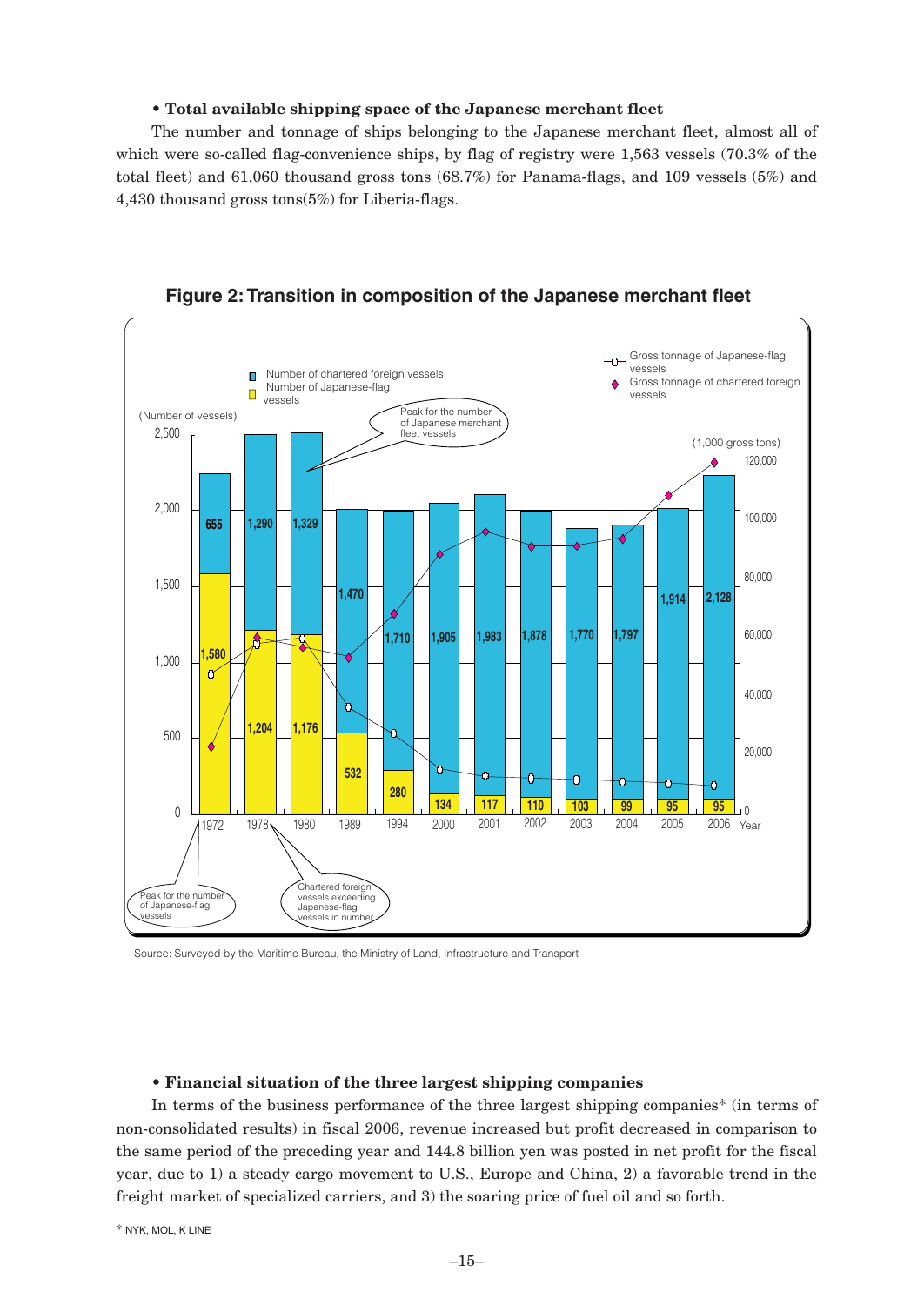### **Table 4: State of profit and loss of three largest shipping companies**

(Unit: 100 million yen)

|                | Operating revenue |                                                                                    | Operating expenses |                                                                                    | Operating profit<br>or loss |                                                                                    | Ordinary profit<br>or loss |                                                                                    | Net profit after tax<br>for the term |                                                                                    |
|----------------|-------------------|------------------------------------------------------------------------------------|--------------------|------------------------------------------------------------------------------------|-----------------------------|------------------------------------------------------------------------------------|----------------------------|------------------------------------------------------------------------------------|--------------------------------------|------------------------------------------------------------------------------------|
|                |                   | Rate of<br>increase or<br>decrease<br>from the<br>preceding<br>fiscal year<br>(% ) |                    | Rate of<br>increase or<br>decrease<br>from the<br>precedina<br>fiscal year<br>(% ) |                             | Rate of<br>increase or<br>decrease<br>from the<br>preceding<br>fiscal year<br>(% ) |                            | Rate of<br>increase or<br>decrease<br>from the<br>preceding<br>fiscal year<br>(% ) |                                      | Rate of<br>increase or<br>decrease<br>from the<br>preceding<br>fiscal year<br>(% ) |
| Fiscal<br>2005 | 27,985            | 14.6                                                                               | 25,412             | 20.2                                                                               | 2,573                       | $-21.8$                                                                            | 2,717                      | $-19.9$                                                                            | 1.709                                | $-4.5$                                                                             |
| Fiscal<br>2006 | 31,714            | 13.3                                                                               | 29,852             | 17.5                                                                               | 1,862                       | $-27.6$                                                                            | 2,133                      | $-21.5$                                                                            | 1,448                                | $-15.3$                                                                            |

○ Prepared by the Maritime Bureau, based on the financial data of each company (Note) Total figures may not tally with the totals of each figure due to rounding.

#### • **Current standing of oceangoing cruising**

The cruising population in Japan accounts for only about 1% of the world total of about 16 million. In particular, when compared with the U.S., an advanced country in cruising, the population remained at an extremely low level. The global cruising population, meanwhile, has almost more than doubled in number over the past decade.

### **Table 5: Transition in the population of passengers on global cruise ships**

| (Unit: thousand persons)         |       |       |        |        |        |        |        |        |  |  |  |  |
|----------------------------------|-------|-------|--------|--------|--------|--------|--------|--------|--|--|--|--|
| <b>Name of Country (or area)</b> | 1990  | 1995  | 2000   | 2001   | 2002   | 2003   | 2004   | 2005   |  |  |  |  |
| U.S.                             | 3,500 | 4,600 | 6,900  | 6,900  | 8,650  | 9,000  | 9,500  | 11,200 |  |  |  |  |
| Canada                           | 150   | 250   | 300    | 300    | 300    | 300    | 300    | 300    |  |  |  |  |
| . U.K.                           | 180   | 400   | 800    | 776    | 823    | 960    | 1,027  | 1,069  |  |  |  |  |
| Germany                          | 190   | 309   | 283    | 392    | 428    | 429    | 583    | 639    |  |  |  |  |
| Italy                            |       | 250   | 250    | 250    | 250    | 250    | 353    | 514    |  |  |  |  |
| <b>France</b>                    | 75    | 200   | 223    | 225    | 225    | 250    | 250    | 233    |  |  |  |  |
| <b>Other countries in Europe</b> | 180   | 250   | 250    | 250    | 250    | 250    | 250    | 250    |  |  |  |  |
| Australia                        | 100   | 150   | 200    | 200    | 200    | 250    | 500    | 500    |  |  |  |  |
| Cyprus                           |       | 75    | 75     | 75     | 75     | 75     | 75     | 75     |  |  |  |  |
| Asia (except Japan)              | 75    | 450   | 800    | 849    | 800    | 600    | 600    | 600    |  |  |  |  |
| Japan                            | 175   | 225   | 216    | 200    | 169    | 140    | 160    | 156    |  |  |  |  |
| Total                            | 4,625 | 7,239 | 10,297 | 10.417 | 12,170 | 12.504 | 13,598 | 15,536 |  |  |  |  |

(Note) 1. Quoted from Douglas Ward's "Ocean Cruising & Cruise Ships, 2007"

2. Figures for Japan are surveyed by the Maritime Bureau, the Ministry of Land, Infrastructure and Transport.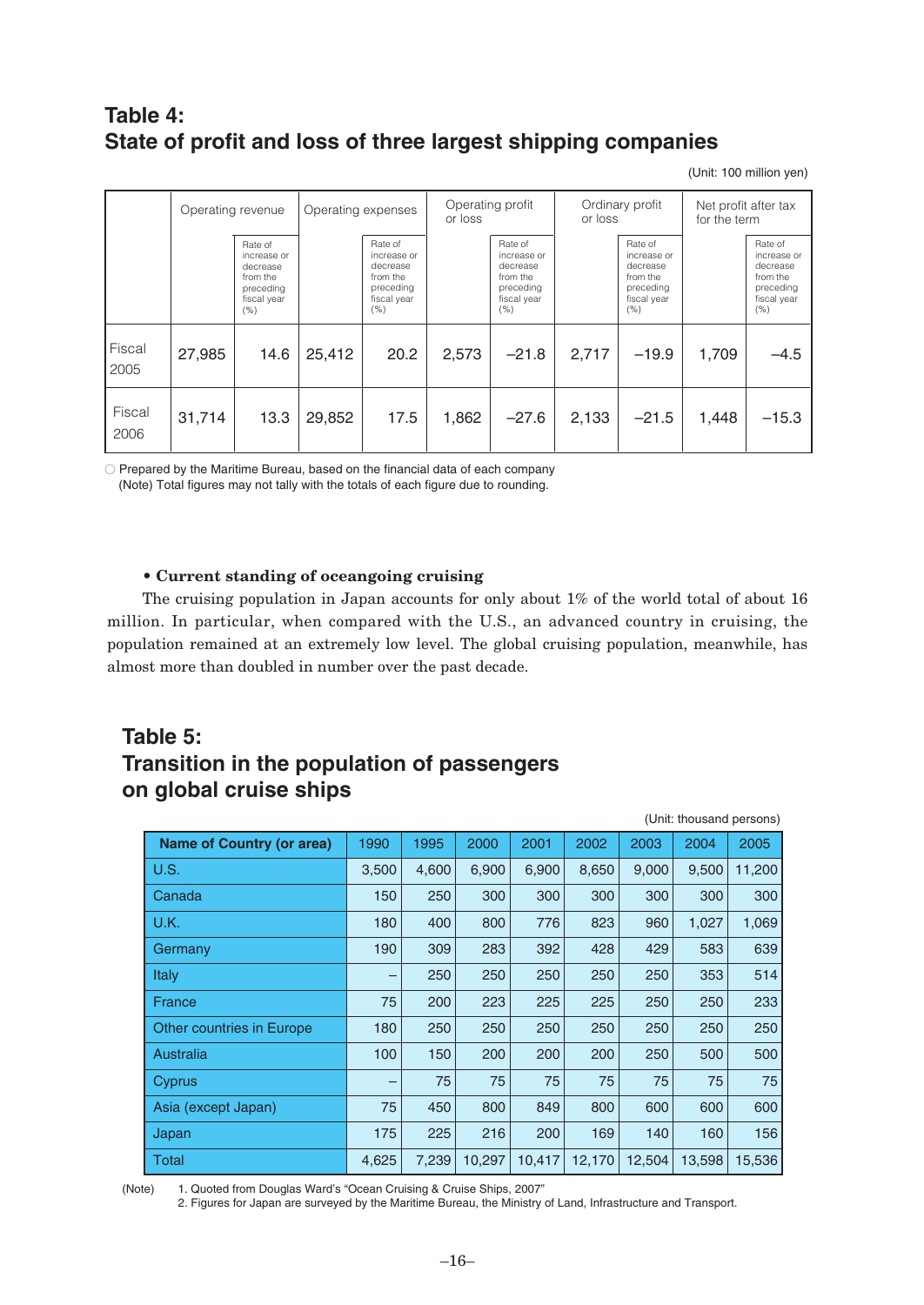

## **Figure 3: Transition in the number of Japanese passengers on**

(Source) Surveyed by the Maritime Bureau, Ministry of Land, Infrastructure and Transport.

42,500

4b,100

34,400

47,300

#### • **World Trade Organization (WTO)**

46,400

20,000

 $\overline{0}$ 

36,200

38,100

38,300

With respect to the maritime transportation services sector, agreement on liberalization has not been reached, even with past negotiations on such occasions as the Uruguay Round, and the principal provisions of the WTO's General Agreement on Trade in Services (GATS), including Most-Favored Nation Treatment, do not currently apply to this sector.

1989 1990 1991 1992 1993 1994 1995 1996 1997 1998 1999 2000 2001 2002 2003 2004 2005 2006

26,700

22,700

2<mark>1,14</mark>0 18,400

18,600

48,700

10,100

1**p,60**0

16,700

20,000

33,300

Japan, who sets the "principle of free circulation of shipping" as the foundation of its policy on international shipping, gathering members highly interested in maritime transport services to target agreement in this round, held and presided over the Maritime Friends Meeting (14 Maritime Friends countries (regions): namely Australia, Canada, China, the European Communities and its Member States, Hong Kong china, Iceland, Japan, Republic of Korea, Mexico, New Zealand, Norway, Panama, Switzerland and the Separate Customs Territory of Taiwan, Penghu, Kinmen, Matsu), among which lively discussion ensued.

In the 6th ministerial conference held in Hong Kong in December, 2005, a declaration aiming to complete negotiations by the end of 2006 was adopted. Since then, multilateral negotiations have been conducted in the service area in addition to bilateral consultation based on the request-offer formula.

Because no compromise could be found, however, in the areas of agriculture and NAMA, negotiations were suspended in July 2006. Coordination has since been carried out to resume negotiations, which have recommenced since January, 2007 to target agreement at the end of the year.

#### **2. Domestic Passenger Ships**

As of April 1, 2007, 964 business operators (a decrease of 21 operators from the preceding year) managed 1,659 routes (a decrease of 37 routes from the preceding year), with 2,385 vessels (a decrease of 10 vessels from the preceding year) commissioned in service.

With respect to the actual transportation records for fiscal 2005, the number of transported passengers was 103,200 thousand (up 2.3% from the preceding fiscal year), and the transported passenger-kilometer total was 4,025 million (up 4.0% from the preceding fiscal year).

On the other hand, with regard to the actual transportation records for automobiles, the number of units was 5,367 thousand for trucks (up 2.7% from the preceding fiscal year) and 11,190 thousand for passenger cars / other vehicles transported (up 7.4% from the preceding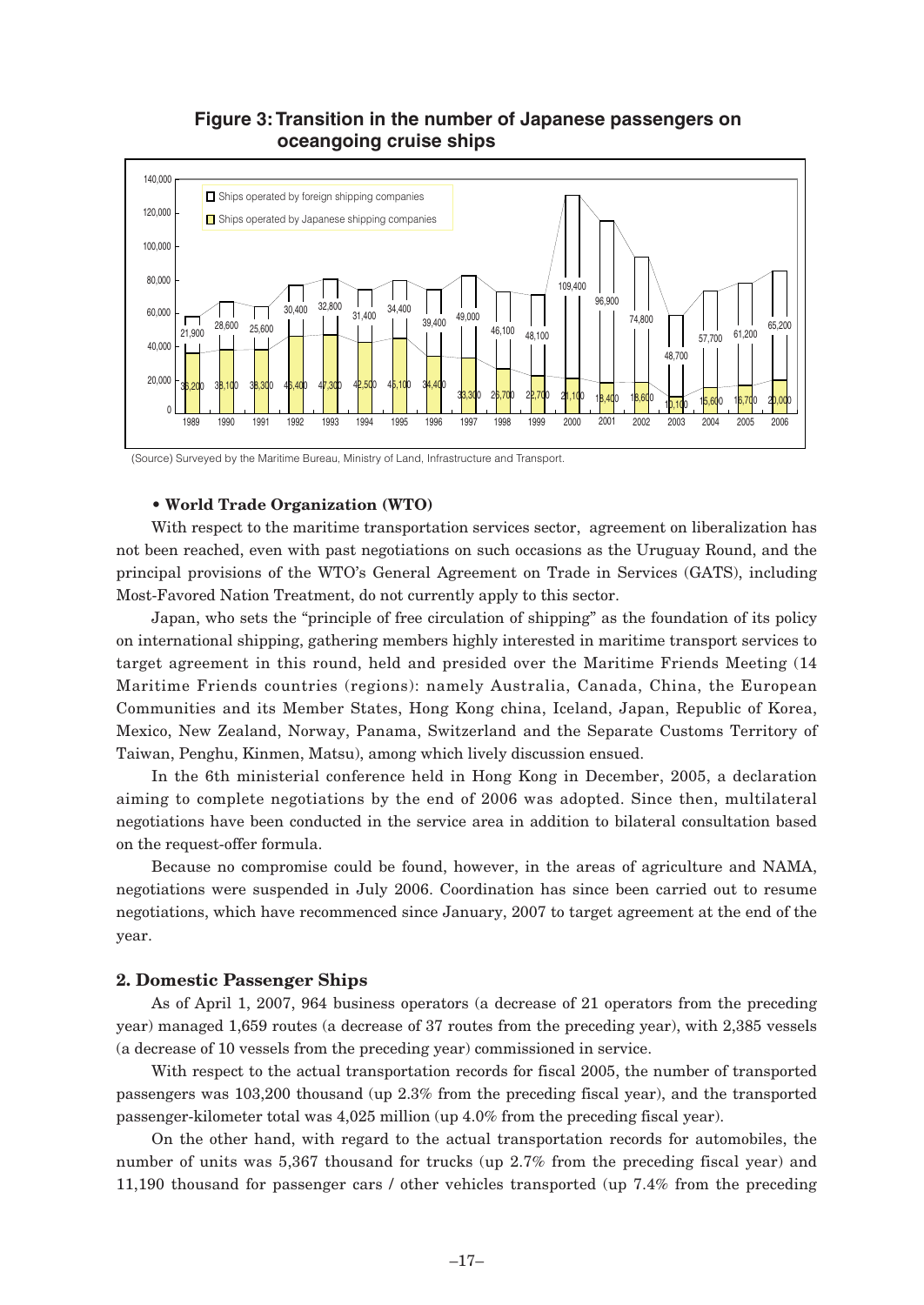### **Table 6: Approximate numbers for routes and services by type of service**

| Type of service                   | <b>Fiscal Year</b> | Number of<br>business<br>operators | Number of<br>routes | Number of<br>vessels |
|-----------------------------------|--------------------|------------------------------------|---------------------|----------------------|
|                                   | 2003               | 457                                | 620                 | 1,321                |
|                                   | 2004               | 454                                | 626                 | 1,327                |
| General passenger liner service   | 2005               | 461                                | 641                 | 1,307                |
|                                   | 2006               | 456                                | 637                 | 1,332                |
|                                   | 2007               | 444                                | 609                 | 1,298                |
|                                   | 2003               | 10                                 | 14                  | 14                   |
|                                   | 2004               | 10                                 | 13                  | 15                   |
| Special passenger liner service   | 2005               | 9                                  | 12                  | 12                   |
|                                   | 2006               | 9                                  | 12                  | 12                   |
|                                   | 2007               | 8                                  | 11                  | 11                   |
|                                   | 2003               | 484                                | 949                 | 1,065                |
|                                   | 2004               | 489                                | 977                 | 1,052                |
| Passenger tramper service         | 2005               | 497                                | 997                 | 1,085                |
|                                   | 2006               | 520                                | 1,047               | 1,101                |
|                                   | 2007               | 512                                | 1,039               | 1,076                |
|                                   | 2003               | 951                                | 1,583               | 2,400                |
|                                   | 2004               | 953                                | 1,616               | 2,394                |
| Total                             | 2005               | 967                                | 1,650               | 2,404                |
|                                   | 2006               | 985                                | 1,696               | 2,445                |
|                                   | 2007               | 964                                | 1,659               | 2,385                |
|                                   | 2003               | 163                                | 208                 | 387                  |
|                                   | 2004               | 161                                | 207                 | 392                  |
| (Total ferry routes of the above) | 2005               | 163                                | 202                 | 384                  |
|                                   | 2006               | 162                                | 203                 | 388                  |
|                                   | 2007               | 158                                | 187                 | 366                  |

### **Table 7: Actual recorded number of passengers transported**

| $\overline{0}$ and the computer section of $\overline{0}$ and $\overline{0}$ and $\overline{0}$ and $\overline{0}$ and $\overline{0}$ and $\overline{0}$ and $\overline{0}$ and $\overline{0}$ and $\overline{0}$ and $\overline{0}$ and $\overline{0}$ and $\overline{0}$ and $\overline{0}$ and $\overline{0}$ and $\$ |        |       |                                     |                                |                  |  |  |  |  |  |
|--------------------------------------------------------------------------------------------------------------------------------------------------------------------------------------------------------------------------------------------------------------------------------------------------------------------------|--------|-------|-------------------------------------|--------------------------------|------------------|--|--|--|--|--|
|                                                                                                                                                                                                                                                                                                                          | Fiscal |       | Number of passengers<br>transported | Man / kilometer<br>transported |                  |  |  |  |  |  |
| Type of service                                                                                                                                                                                                                                                                                                          | Year   |       | Rate of increase                    |                                | Rate of increase |  |  |  |  |  |
|                                                                                                                                                                                                                                                                                                                          |        |       | from the preced-                    |                                | from the preced- |  |  |  |  |  |
|                                                                                                                                                                                                                                                                                                                          |        |       | ing year                            |                                | ing year         |  |  |  |  |  |
|                                                                                                                                                                                                                                                                                                                          | 2001   | 99.6  | 9.5                                 | 3,836                          | $-6.2$           |  |  |  |  |  |
|                                                                                                                                                                                                                                                                                                                          | 2002   | 100.0 | 0.4                                 | 3,747                          | $-2.3$           |  |  |  |  |  |
| General passenger liner service                                                                                                                                                                                                                                                                                          | 2003   | 97.3  | $-2.7$                              | 3,864                          | 3.1              |  |  |  |  |  |
|                                                                                                                                                                                                                                                                                                                          | 2004   | 92.0  | $-5.4$                              | 3,708                          | $-4.0$           |  |  |  |  |  |
|                                                                                                                                                                                                                                                                                                                          | 2005   | 94.0  | 2.2                                 | 3,870                          | 4.4              |  |  |  |  |  |
|                                                                                                                                                                                                                                                                                                                          | 2001   | 0.4   | $-3.1$                              | 2                              | $-11.5$          |  |  |  |  |  |
|                                                                                                                                                                                                                                                                                                                          | 2002   | 0.3   | $-25.0$                             | 3                              | 25.0             |  |  |  |  |  |
| Special passenger liner service                                                                                                                                                                                                                                                                                          | 2003   | 0.3   | $-16.7$                             | 2                              | $-46.7$          |  |  |  |  |  |
|                                                                                                                                                                                                                                                                                                                          | 2004   | 0.2   | $-12.0$                             |                                | $-18.8$          |  |  |  |  |  |
|                                                                                                                                                                                                                                                                                                                          | 2005   | 0.2   | $-9.1$                              | 1                              | $-53.8$          |  |  |  |  |  |
|                                                                                                                                                                                                                                                                                                                          | 2001   | 10.8  | $-42.2$                             | 168                            | $-20.3$          |  |  |  |  |  |
|                                                                                                                                                                                                                                                                                                                          | 2002   | 8.5   | $-21.3$                             | 143                            | $-14.9$          |  |  |  |  |  |
| Passenger tramper service                                                                                                                                                                                                                                                                                                | 2003   | 9.7   | 14.1                                | 158                            | 10.5             |  |  |  |  |  |
|                                                                                                                                                                                                                                                                                                                          | 2004   | 8.7   | $-10.3$                             | 160                            | 1.3              |  |  |  |  |  |
|                                                                                                                                                                                                                                                                                                                          | 2005   | 9.0   | 3.4                                 | 154                            | $-3.8$           |  |  |  |  |  |
|                                                                                                                                                                                                                                                                                                                          | 2001   | 110.8 | 0.6                                 | 4,006                          | $-6.9$           |  |  |  |  |  |
|                                                                                                                                                                                                                                                                                                                          | 2002   | 108.8 | $-1.8$                              | 3,893                          | $-2.8$           |  |  |  |  |  |
| Total                                                                                                                                                                                                                                                                                                                    | 2003   | 107.3 | $-1.4$                              | 4,024                          | 3.4              |  |  |  |  |  |
|                                                                                                                                                                                                                                                                                                                          | 2004   | 100.9 | $-5.9$                              | 3,869                          | $-3.8$           |  |  |  |  |  |
|                                                                                                                                                                                                                                                                                                                          | 2005   | 103.2 | 2.3                                 | 4,025                          | 4.0              |  |  |  |  |  |

(Unit: million passengers; million man / kilometer; %)

(Note) Total figures may not tally with the totals of each figure due to rounding.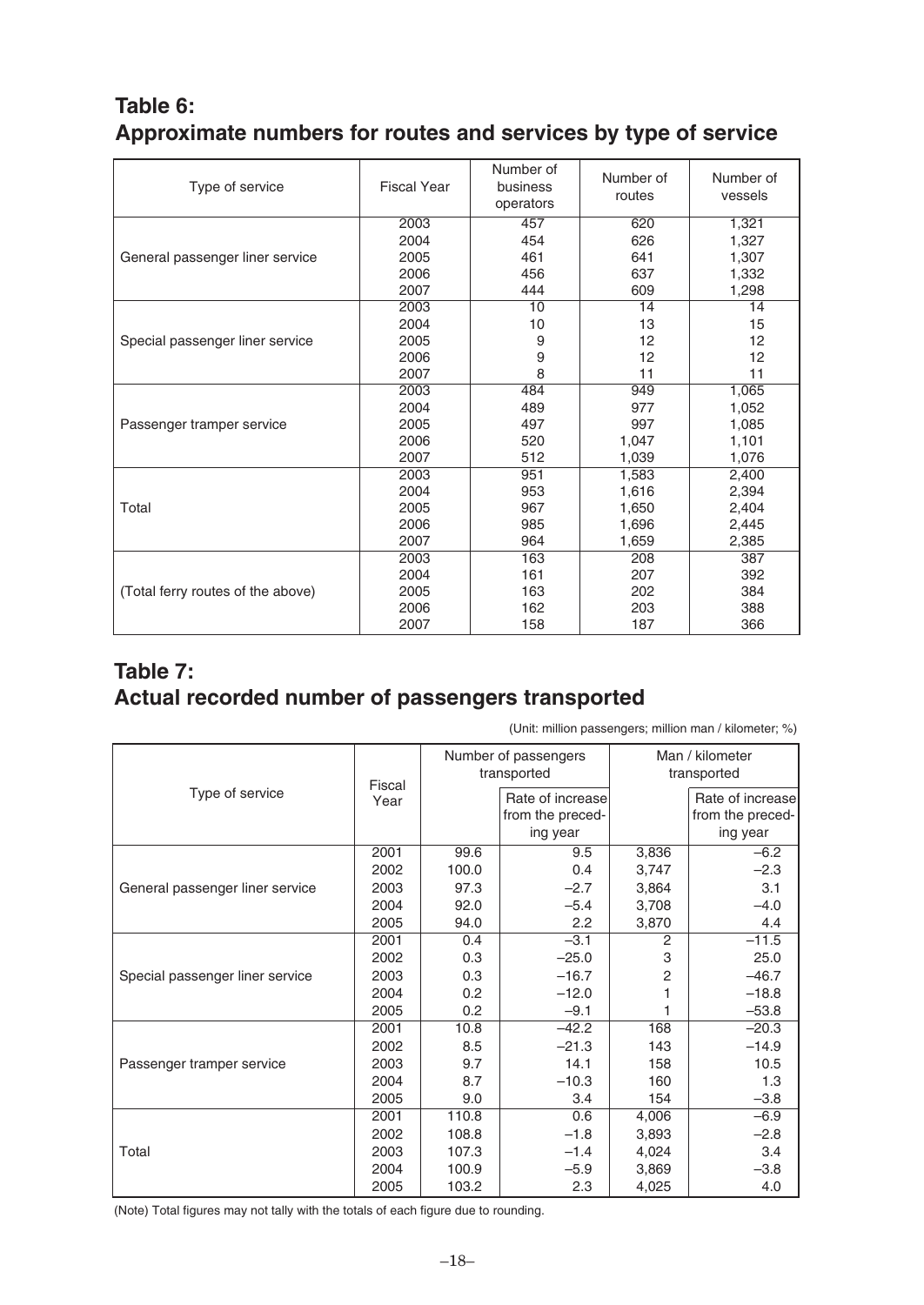fiscal year), while in terms of vehicle-kilometers, 1,119 million for trucks (up 3.0% from the preceding fiscal year) and 809 million for passenger cars / other vehicles (up 4.9% from the preceding fiscal year).

#### • **Public subsidy for the maintenance / improvement of shipping lines**

Japan has more than 6,800 islands, including Honshu, Hokkaido, Shikoku, Kyushu and Okinawa's main island, more than 400 of which are inhabited.

Although remote island routes connecting islands to islands and islands to the mainland play an important role as a means of transporting inhabitants of remote islands and their daily commodities, the number of passengers continues to decline year after year, due to the rapid decrease in population in rural areas and so forth, intensifying severe conditions for the management of ship operators providing services to remote islands.

For this reason, efforts are being made to maintain / improve these shipping services by granting such ship operators subsidies to cover losses suffered from their management of the route operation, based on the Act for Improvement of Sea Routes at Remote Islands. During fiscal 2006, about 4,690 million yen was paid to 97 operators and 107 shipping services to cover such losses.

Moreover, from fiscal 2004 onward, in order to promote the installation of barrier-free facilities on boats in services for remote islands, where societies are more rapidly aging than on the mainland, it has been decided to subsidize 50% of the construction cost incurred for the installation of barrier-free facilities and in building ships for renewal, which will be in service on navigation routes designated as eligible for subsidies or the cost of reforming vessels to install barrier-free facilities on the same.

• Promotion of effort to install barrier-free facilities on passenger boats

It has been decided to obligate all ships to secure an effective width of 80 cm or more for the corridors, install hand-rails as well as elevators (for routes for boarding and leaving the ship ranging to other deck boards) and so forth along one route or more for boarding and leaving the ship to the barrier-free seats for passengers or space provided for wheelchairs, assuming that aged or physically disabled passengers are assisted by a helper or crew on the way. In addition, it has been decided to obligate all vessels to secure an effective width of 120 cm and more for corridors, install hand-rails, elevators (for inboard migration pathways ranging to other deck boards), space for the rotation of wheelchairs on the way and so forth along one route or more for moving inside ships from barrier-free seats for passengers or space for wheelchairs to inboard facilities for passengers (rest rooms, restaurants, commissary depots and promenade decks), based on the assumption of unaided movement for aged or physically handicapped passengers as a general rule.

While the target represents about 500 passenger boats (an estimation based on an annual average of 50 boats built), about 50% of the total of 1,000, to be barrier-free by 2010, only 108 passenger boats (11.5%) of 939 in total were actually barrier-free as of the end of March, 2007 on account of stagnant conditions in the construction of vessels for use, in turn resulting from the unfavorable performance of the passenger boat business in recent years, the increased cost burden based on the impact of a sharp rise in the price of crude oil or otherwise and so forth .

#### **3. Coastal Shipping**

Coastal shipping services accounted for 37.1% (in terms of ton-kilometers for the fiscal year 2005) of domestic cargo transport, transporting about 80% of steel, petroleum, cement and so forth, which are important basic industrial materials to support the national economy / national life of Japan.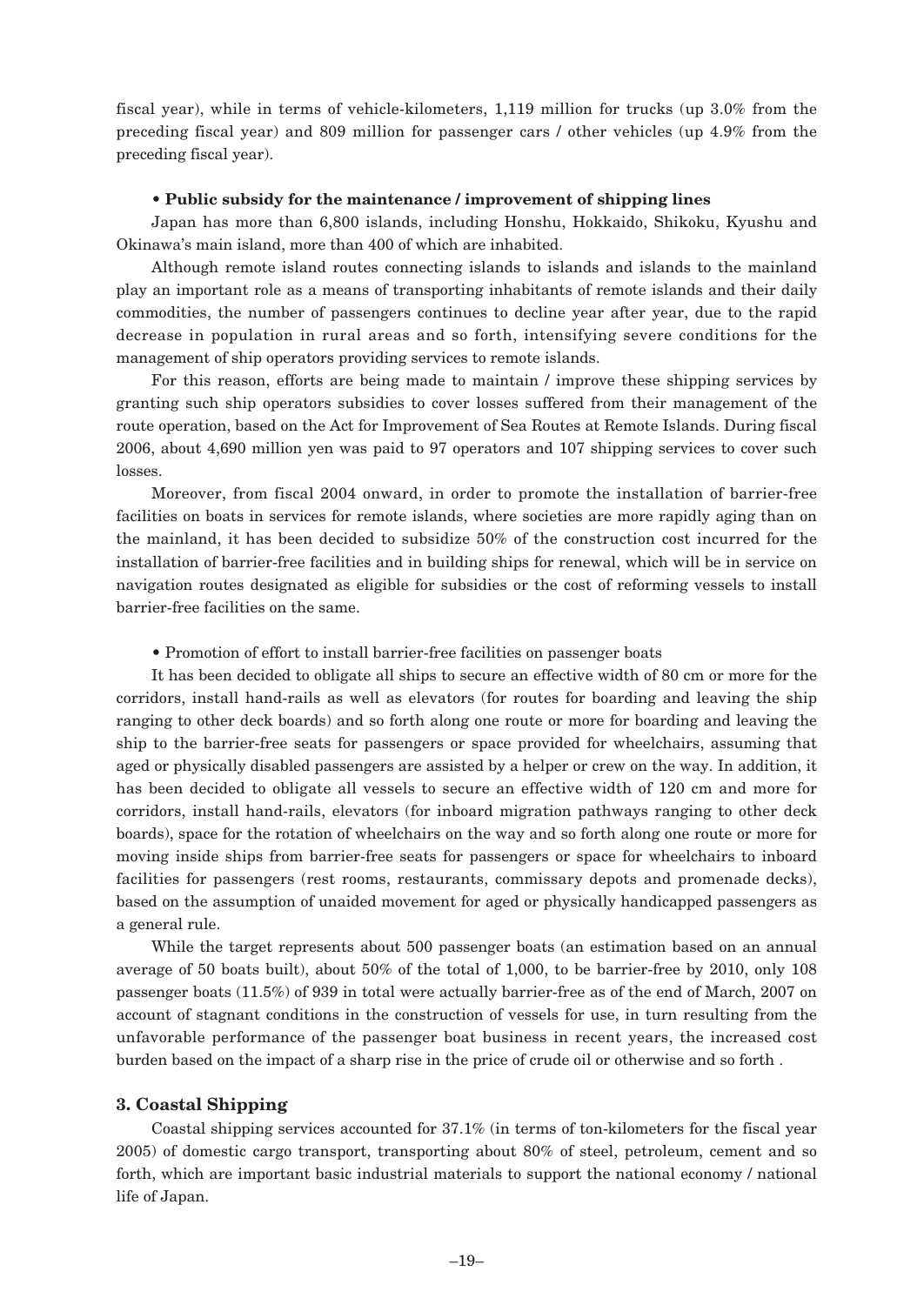### **Table 8: Movements in cargo transport volume by transport facilities**

|                       |                     | Tons of cargo transported | (ten thousand tons) |        |                 |                         | Ton-kilometers transported | (million ton-kilometers) |        |          |                     | Average transported distance<br>(kilometers) |      |     |
|-----------------------|---------------------|---------------------------|---------------------|--------|-----------------|-------------------------|----------------------------|--------------------------|--------|----------|---------------------|----------------------------------------------|------|-----|
| <b>Fiscal</b><br>year | Coastal<br>shipping | Vehicles                  | Rail                | Air    | Total           | Coastal<br>shipping     | <b>Vehicles</b>            | Rail                     | Air    | Total    | Coastal<br>shipping | Vehicles                                     | Rail | Air |
| 1970                  | 37,665              | 462,607                   | 25,036              | 12     |                 |                         | 525,319 151,243 135,916    | 63,031                   | 74     | 350,264  | 402                 | 29                                           | 252  | 617 |
|                       | (7.17)              | (88.06)                   | (4.77)              | (0.00) | (100.00)        | (43.18)                 | (38.80)                    | (18.00)                  | (0.02) | (100.00) |                     |                                              |      |     |
| 1975                  | 45,205              | 439,286                   | 18,062              | 19     |                 | 502,572 183,579         | 129,701                    | 47,058                   | 152    | 360,490  | 406                 | 30                                           | 261  | 800 |
|                       | (9.00)              | (87.41)                   | (3.59)              | (0.00) | (100.00)        | (50.92)                 | (35.98)                    | (13.05)                  | (0.04) | (100.00) |                     |                                              |      |     |
| 1980                  | 50,026              | 531,795                   | 16,282              | 33     |                 | 598,136 222,173 178,901 |                            | 37,428                   | 290    | 438,792  | 444                 | 34                                           | 230  | 879 |
|                       | (8.36)              | (88.91)                   | (2.72)              | (0.01) | (100.00)        | (50.63)                 | (40.77)                    | (8.53)                   | (0.07) | (100.00) |                     |                                              |      |     |
| 1985                  | 45.239              | 504,805                   | 9.628               | 54     |                 | 559,727 205,818 205,941 |                            | 21,919                   | 482    | 434,160  | 455                 | 41                                           | 228  | 893 |
|                       | (8.08)              | (90.19)                   | (1.72)              | (0.01) | (100.00)        | (47.41)                 | (47.43)                    | (5.05)                   | (0.11) | (100.00) |                     |                                              |      |     |
| 1990                  | 57,520              | 611,357                   | 8.662               | 87     |                 | 677,626 244,546 274,244 |                            | 27,196                   | 799    | 546,785  | 425                 | 45                                           | 314  | 918 |
|                       | (8.49)              | (90.22)                   | (1.28)              | (0.01) | (100.00)        | (44.72)                 | (50.16)                    | (4.97)                   | (0.15) | (100.00) |                     |                                              |      |     |
| 1995                  | 54.854              | 601,657                   | 7,693               | 96     |                 | 664,301 238,330 294,648 |                            | 25,101                   | 924    | 558,079  | 435                 | 49                                           | 326  | 963 |
|                       | (8.26)              | (90.57)                   | (1.16)              | (0.01) | (100.00)        | (42.71)                 | (52.80)                    | (4.50)                   | (0.17) | (100.00) |                     |                                              |      |     |
| 2001                  | 52,007              | 557,823                   | 5,867               | 102    | 615,798 244,451 |                         | 313,072                    | 22,193                   | 994    | 580,710  | 470                 | 56                                           | 378  | 975 |
|                       | (8.45)              | (90.59)                   | (0.95)              | (0.02) | (100.00)        | (42.10)                 | (53.91)                    | (3.82)                   | (0.17) | (100.00) |                     |                                              |      |     |
| 2002                  | 49,725              | 533,949                   | 5,659               | 100    |                 | 589,433 235,582         | 312,028                    | 22,131                   | 991    | 570,732  | 474                 | 58                                           | 391  | 991 |
|                       | (8.44)              | (90.59)                   | (0.96)              | (0.02) | (100.00)        | (41.28)                 | (54.67)                    | (3.88)                   | (0.17) | (100.00) |                     |                                              |      |     |
| 2003                  | 44,554              | 523,407                   | 5,360               | 103    |                 | 573,426 218,190 321,862 |                            | 22,794                   | 1,027  | 563,873  | 490                 | 62                                           | 425  | 997 |
|                       | (7.77)              | (91.28)                   | (0.93)              | (0.02) | (100.00)        | (38.69)                 | (57.08)                    | (4.04)                   | (0.18) | (100.00) |                     |                                              |      |     |
| 2004                  | 44,025              | 507,588                   | 5,219               | 107    |                 | 556,939 218,833         | 327,632                    | 22,449                   | 1,058  | 569,972  | 497                 | 65                                           | 430  | 989 |
|                       | (7.91)              | (91.14)                   | (0.94)              | (0.02) | (100.00)        | (38.39)                 | (57.48)                    | (3.94)                   | (0.19) | (100.00) |                     |                                              |      |     |
| 2005                  | 42,615              | 496,588                   | 5,247               | 108    |                 | 544,558 211,576         | 334,979                    | 22,813                   | 1,075  | 570,443  | 497                 | 68                                           | 435  | 996 |
|                       | (7.83)              | (91.19)                   | (0.96)              | (0.02) | (100.00)        | (37.09)                 | (58.72)                    | (4.00)                   | (0.19) | (100.00) |                     |                                              |      |     |

○ Prepared, based on the "Land Transport Statistics Handbook" issued by the Ministry of Land, Infrastructure and Transport.

(Note) 1. The share (%) of each transport facility is indicated in parentheses.

2. Excess baggage and mail are included in the air transport volume indicated.

3. The figures for vehicles include those for mini-cars beginning in fiscal 1990.

4. Fractions of 0.5 and over are counted as one unit, and smaller figures are disregarded.

For this reason, there may be cases where sub-totals do not add up to the grand total.

As of April 1, 2006, the numbers of registered business operators and reported operators were 3,183 and 1,465, respectively, of which medium and small enterprises (those with capital of 300 million yen or less or 300 employees or less) accounted for 99.6%.

The volume of cargo transported via coastal shipping in fiscal 2005 decreased by 3.3% from the preceding fiscal year in terms of ton-kilometers. Among major cargo commodities (in terms of tons), petroleum products continued to decrease for the third successive year, declining by 1.3% from the preceding fiscal year because they were affected by the energy conversion policy for promoting energy saving, while cement increased by 1.8% from the preceding fiscal year due to an increase in the number of newly started housing construction projects.

Meanwhile, the shipping rates for coastal transport have been declining in recent years due to the stagnant domestic economic climate, excess shipping space supply and so forth, although they have shifted to an upward tendency for coastal cargo carriers since the second half of 2005.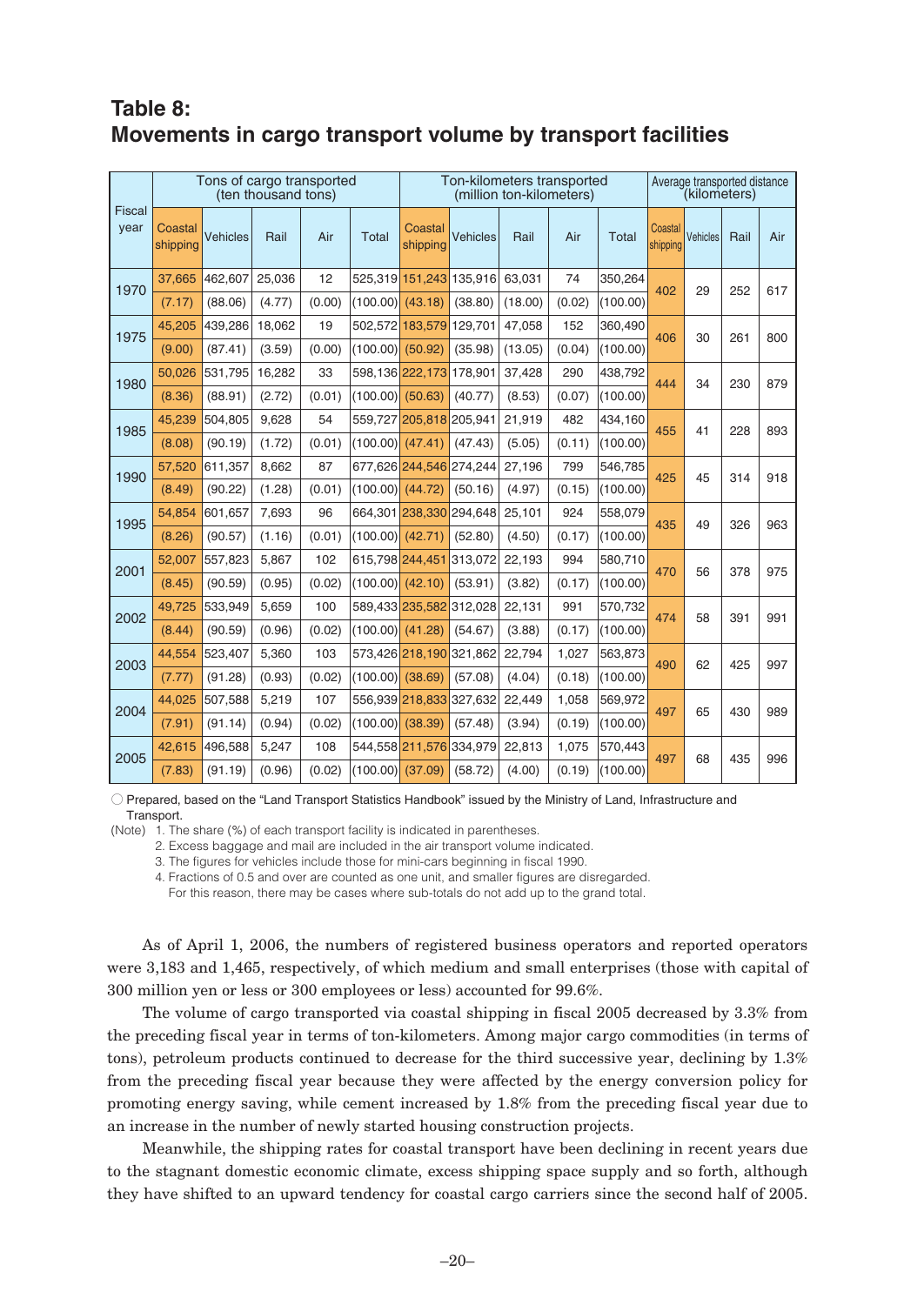### **Table 9: Transition in the volume of cargo transported by coastal shipping**

|             |         | Tons transported (thousand tons) |                                                                 | Ton-kilometers transported (hundred million<br>ton-kilometers) |                       |                                        |  |  |
|-------------|---------|----------------------------------|-----------------------------------------------------------------|----------------------------------------------------------------|-----------------------|----------------------------------------|--|--|
| Fiscal year |         |                                  | Comparison to<br>Comparison to<br>the preceding<br>1970<br>year |                                                                | Comparison to<br>1970 | Comparison to<br>the preceding<br>year |  |  |
| 1970        | 376,647 | 100.0                            |                                                                 | 1,512                                                          | 100.0                 |                                        |  |  |
| 1975        | 452,054 | 120.0                            | 112.6                                                           | 1,836                                                          | 121.4                 | 95.4                                   |  |  |
| 1980        | 500,258 | 132.8                            | 97.2                                                            | 2,222                                                          | 147.0                 | 98.4                                   |  |  |
| 1985        | 452,385 | 120.1                            | 90.4                                                            | 2,058                                                          | 136.1                 | 92.6                                   |  |  |
| 1990        | 575,199 | 152.7                            | 127.1                                                           | 2,445                                                          | 161.7                 | 118.8                                  |  |  |
| 1995        | 548,542 | 145.6                            | 95.4                                                            | 2,383                                                          | 157.6                 | 97.5                                   |  |  |
| 1997        | 541,437 | 143.8                            | 98.7                                                            | 2,370                                                          | 156.7                 | 99.5                                   |  |  |
| 1998        | 516,648 | 137.2                            | 95.4                                                            | 2,270                                                          | 150.1                 | 95.8                                   |  |  |
| 1999        | 522,602 | 138.8                            | 101.2                                                           | 2,294                                                          | 151.7                 | 101.1                                  |  |  |
| 2000        | 537,021 | 142.6                            | 102.8                                                           | 2,417                                                          | 159.9                 | 105.4                                  |  |  |
| 2001        | 520.067 | 138.1                            | 96.8                                                            | 2,445                                                          | 161.7                 | 101.2                                  |  |  |
| 2002        | 497,251 | 132.0                            | 95.6                                                            | 2,356                                                          | 155.8                 | 96.4                                   |  |  |
| 2003        | 445,544 | 118.3                            | 89.6                                                            | 2,182                                                          | 144.3                 | 92.6                                   |  |  |
| 2004        | 440,252 | 116.9                            | 98.8                                                            | 2,188                                                          | 144.7                 | 100.3                                  |  |  |
| 2005        | 426,145 | 113.1                            | 96.8                                                            | 2,116                                                          | 139.9                 | 96.7                                   |  |  |

○ Compiled from the "Yearly Statistical Report of Coastal Shipping Transport" issued by the Ministry of Land, Infrastructure and Transport and others.

(Note) (1) Since the survey method was changed in fiscal 1974, the actual recorded figures for fiscal 1970 were estimated using calculations striving for consistency with the survey method.

(2) The comparison to the preceding year for the years before 1997 is that to the preceding year shown

For coastal tankers, however, they still remain unchanged.

#### • **Revision of the Coastal Shipping Business Law**

In fiscal 2005, the Coastal Shipping Business Law was partially revised, with a view to enhancing coastal transportation security by strengthening the organizational control within shipping operators, in respect of points such as obligations for the business operator a) to prepare safety control rules and make related notifications, b) to nominate an officer responsible for safety control and make related notifications, c) as well as the government, to disclose information on safety, and d) to strive for improved transport safety (scheduled to be implemented in October, 2006).

#### • **Smooth and steady implementation of provisional coastal shipping measures**

After discontinuing the project involving adjusting the available tonnage by the scrap-and-

#### **Figure 4: Outline of provisional measures for coastal shipping services**

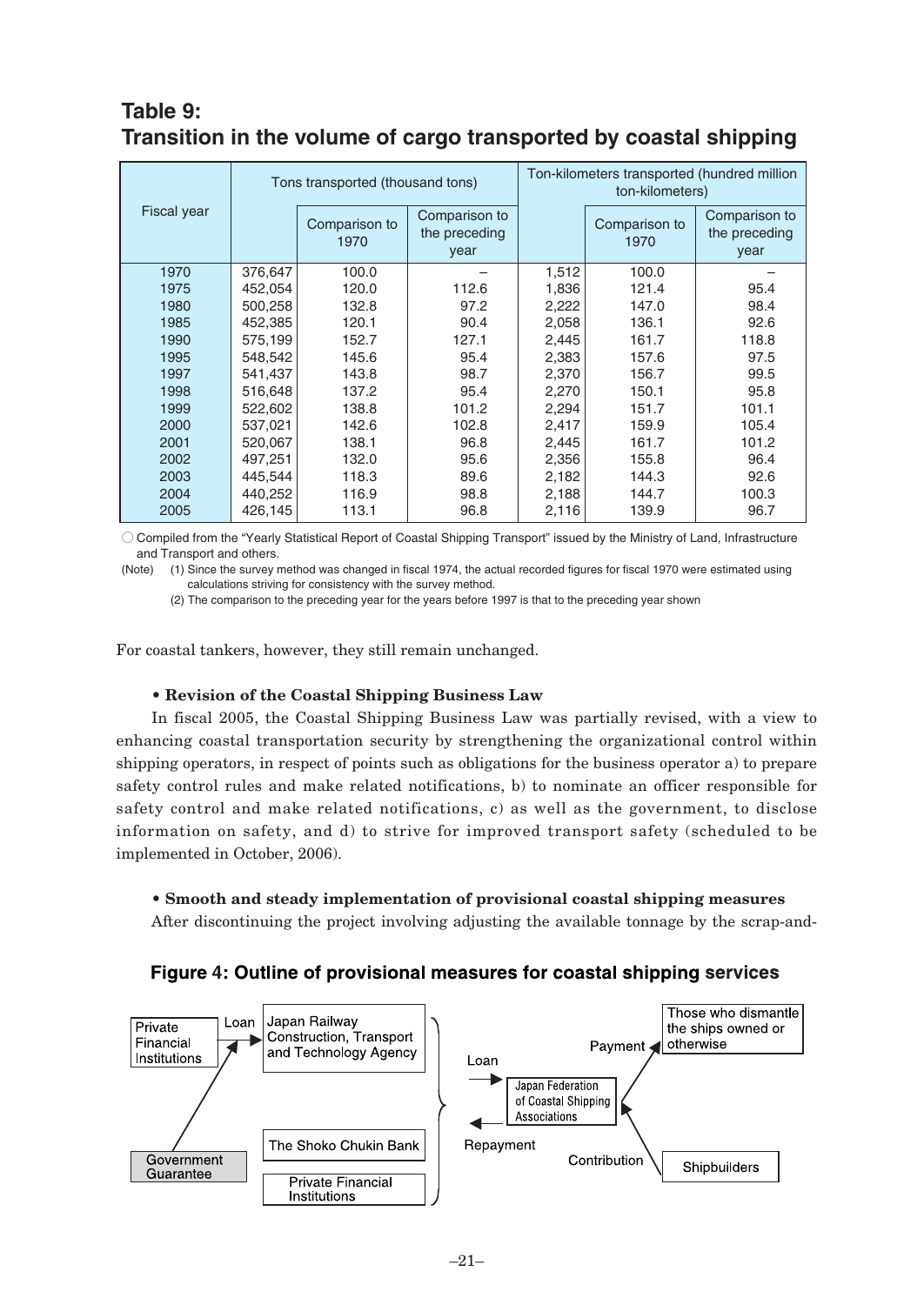build formula, implemented since 1966 as a measure to counter excessive tonnage, a project of provisional measures for coastal shipping was introduced in May 1998 with a view to revitalizing the coastal shipping business.

With regard to the state of implementation, subsidies were granted for 1,630 vessels with eligible tonnage of 1,860 thousand tons, amounting to 122.7 billion yen, while 52.1 billion yen was contributed to the government from the owners of 668 vessels with eligible tonnage of 1,580 thousand tons (in terms of the approved amount as of March, 2007).

#### **4. Port Transport**

#### • **Current state surrounding Japanese ports**

The transition in cargo movement, in relation to the ocean transportation of containers among Asia / North America / Europe, was about 35.0 million TEUs for 2004, against a total of about 11.0 million TEUs for 1990. This picture reveals a noteworthy increase in the volume of containers transported involving Asia, as the increase in North America–Asia, Europe–Asia and within the Asia region represents about 11, 10 and 9 million TEUs respectively, while that in North America–Europe is by about 3 million TEUs.

#### • **Current state of the port transport business**

The number of licenses, permits and operators of the port transport business at the 93 ports, designated by the Port Transport Business Law nationwide as of the end of March, 2006, is as follows. In addition, medium and small enterprises account for about 89 %, representing a very high percentage.

#### • **Trends of port transport volume**

Port transport volume (the volume of cargo loaded and unloaded onto and from ships) was

#### **Figure 5: Transition in port transport volume**

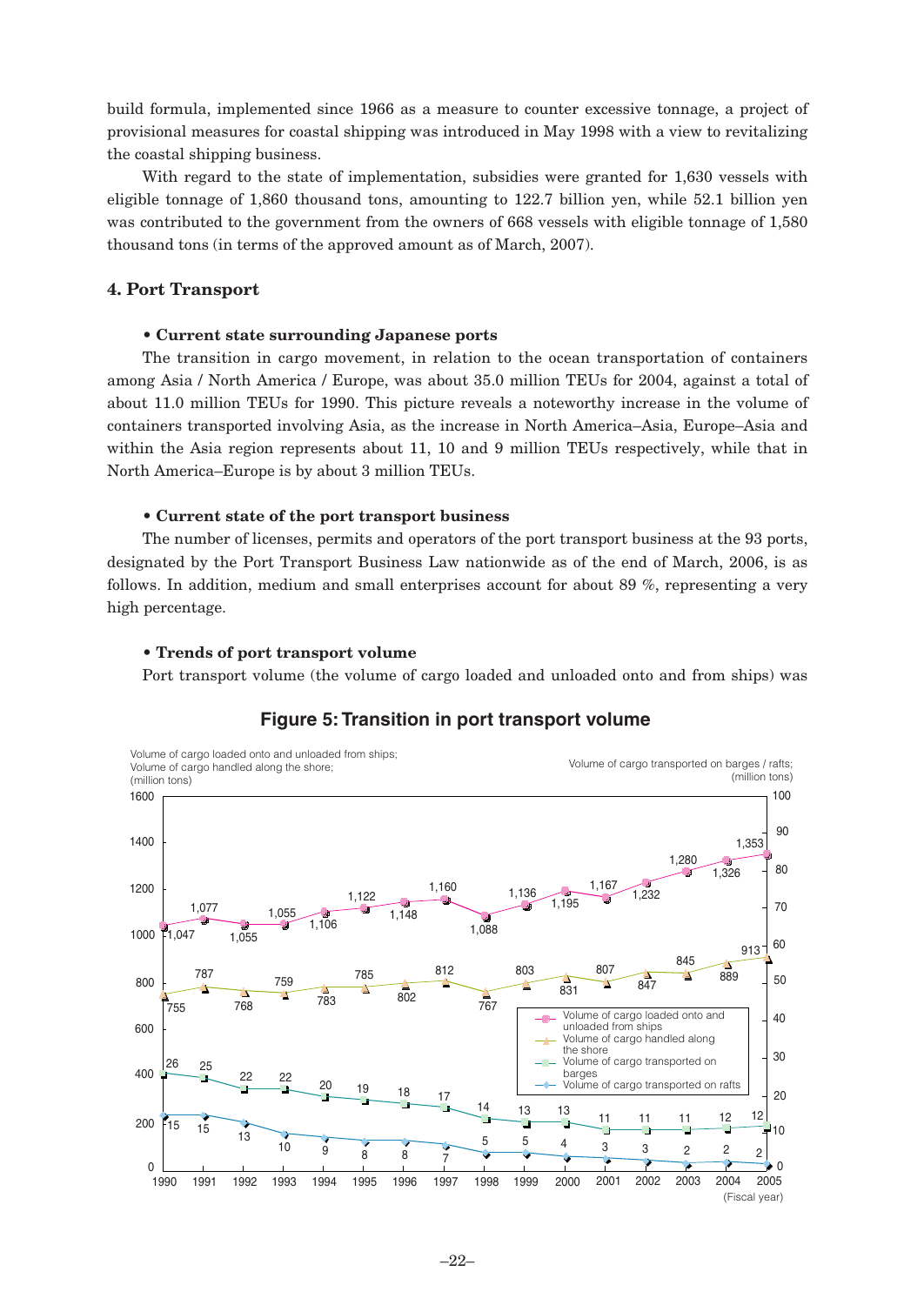about 1,353 million tons, up about 1% from the preceding fiscal year, on a nationwide basis in fiscal 2005.

#### • **Efforts for deregulation in the port transport**

Deregulation was implemented in May, 2006, replacing the license system for port transport business in local ports other than the nine main ports (Ports of Chiba, Keihin, Shimizu, Nagoya, Yokkaichi, Osaka, Kobe, Kanmon and Hakata) with the permission system (abolition of supply and demand adjustment regulations) and the transport charges / fee approval system with the advance filing system and so on.

#### **Chapter 2: Shipbuilding and Ship Machinery Industries**

#### **1. Shipbuilding Industry**

In the world shipbuilding market, the demand for ships to be newly built, mainly tankers and bulk carriers, is following a steady upward trend with the increase in maritime transport, due to the recent expansion of imports by China of bulk cargo, including iron ore as well as crude oil and so on in the background. The total global tonnage of newly built vessels in 2006 was recorded at 52.09 million gross tons, once again reaching a historical record high, just like last year. Due to this high demand for shipbuilding and so forth, ship prices are rocketing and the peak is being maintained.

On the other hand, international competition is expected to further intensify in future, because China is capitalizing on its low labor cost to expand its shipbuilding capacity and make aggressive capital investment, currently accounting for about 10% of the tonnage of ships built in the world.



#### **Figure 6: Transition in the tonnage of newly built ships in the world**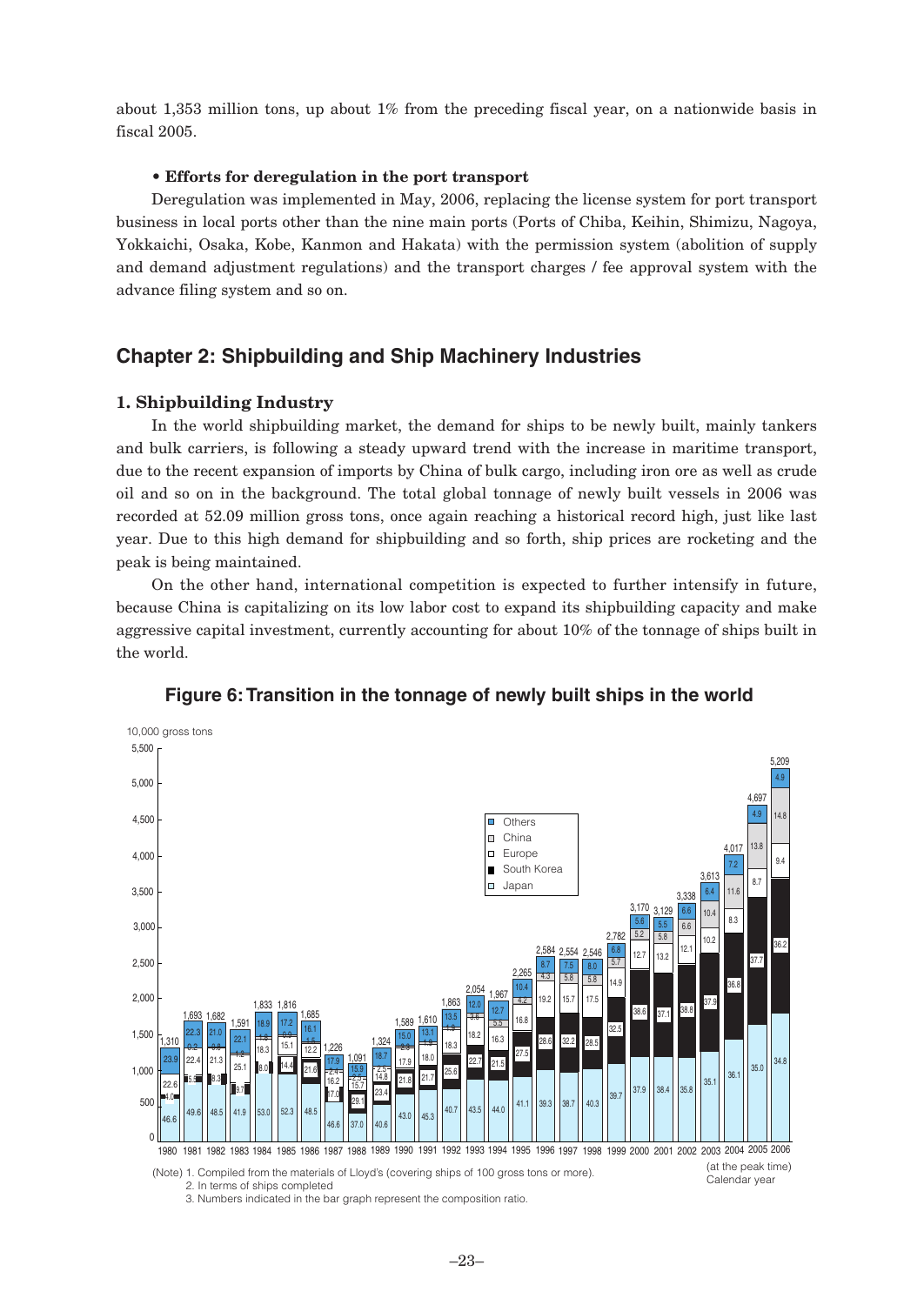#### • **Trends in the Japanese shipbuilding market**

The Japanese shipbuilding industry, like that of Korea, accounts for just under 40% of the world production of newly built ships. The profitability of ships built before the middle of fiscal 2006 had been low, since related orders were accepted during a period of low prices, and because of the increased prices of materials such as steel products also affecting operations; however, since the level of unfilled orders remains at a high level due to increased global demand for new ships and the fact that orders for ships now under construction are those for which orders were accepted at higher ship prices, business conditions can be said to have changed for the better. .

The serious situation had continued for a long time for medium and small shipbuilders, who support coastal shipping and fishing boats, following stagnation in coastal vessel demand, caused by the persistently low level of freights / charter fees and so on, and the decreasing number of fishing boats, due to the international reinforcement of fishing regulations. However, the demand for shipbuilding is expected to climb in future, since the tonnage of newly built ships (in terms of the number of ships) in fiscal 2006 has increased in comparison to that of fiscal 2005 and the willingness of coastal shipping operators to construct new coastal vessels to replace old ones is recently recovering, following an increase in the volume of marine transport.

#### • **Promotion of international cooperation**

Since the international shipbuilding market, mainly for large-sized oceangoing ships, is the only global market, competition among business operators from each country is fierce and the policy of a country and order acceptance practice of shipbuilders and so on directly affects the competitive environment in the international shipbuilding market. However, since competitive conditions are not necessarily identical, due to the existence of government subsidies and so on in different countries, multilateral policy coordination is both necessary and vital for the sound



#### **Figure 7: State of production of medium- and small-sized ships**

2. Gross tons: Those of ships of 100 GT – less than 2,500 GT

3. Figures from 47 companies with actual record of construction

 <sup>4.</sup> Order backlogs: As of the end of December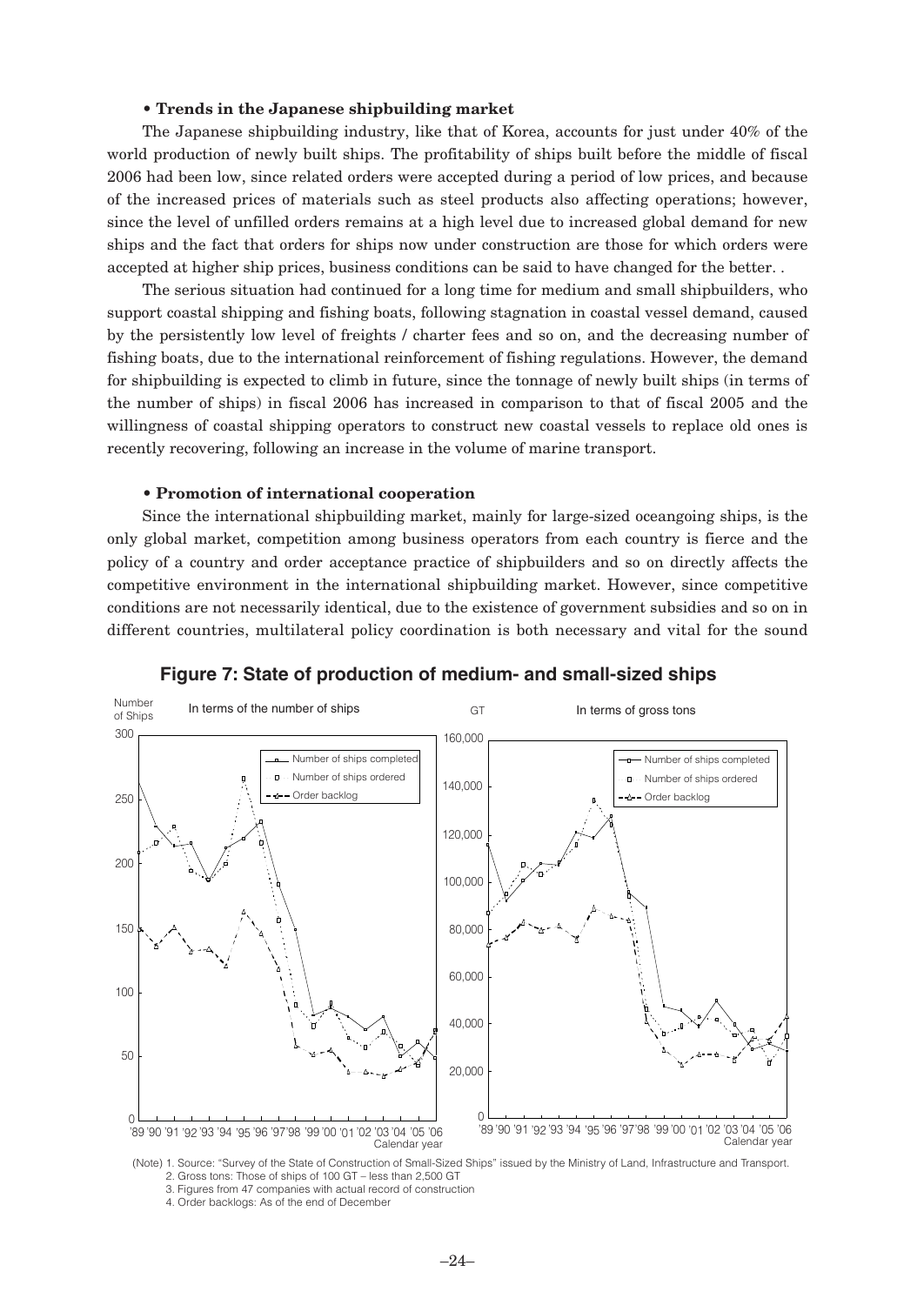development of the shipbuilding industry. Since it is foreseen that, in future, the competitive environment in the international shipbuilding market will intensify due to expansion of facilities in the newly developing shipbuilding countries and so forth, the importance of international policy coordination is further increasing. Consequently, Japan has decided to strive for the development of a common market perception and coordination of measures through bilateral and multilateral discussions and so on at a government level.

#### **2. Ship Machinery Industries**

The value of products produced by the Japanese ship machinery industries in 2005 recorded a large increase, amounting to 975.7 billion yen (up 11.1% from the preceding year). With respect to diesel engines for ships, both the total value and engine output of diesel engines produced in each category increased; those of large-sized diesel engines (with engine outputs of 10,000 horsepower or more) to 114.5 billion yen (up 23.5% from the preceding year) and 7.11 million horsepower (up 20.5% ), those of medium-sized diesel engines (between 1,000 and 10,000 horsepower) to 47.5 billion yen (up 7.5%) and 2.62 million horsepower (up 9.6%), and those of small-sized diesel engines (with engine outputs of less than 1,000 horsepower) to 37.3 billion yen (up 3.9%) and to 3.84 million horsepower (up 5.8%).

The export amount of ship machinery products in 2005 was 296.1 billion yen, up 9.3% from the preceding year, because export sales to Asia and the European region remained very strong. On the other hand, the import amount decreased to 28.1 billion yen, down 26.2% from the preceding year.





Source: From: "Yearly Statistical Report of the Ship Machinery Industries"; "Statistics of Lloyd's" (for ships of 100 GT and larger).

Note: Imported amounts show the amount of products imported by shipbuilders.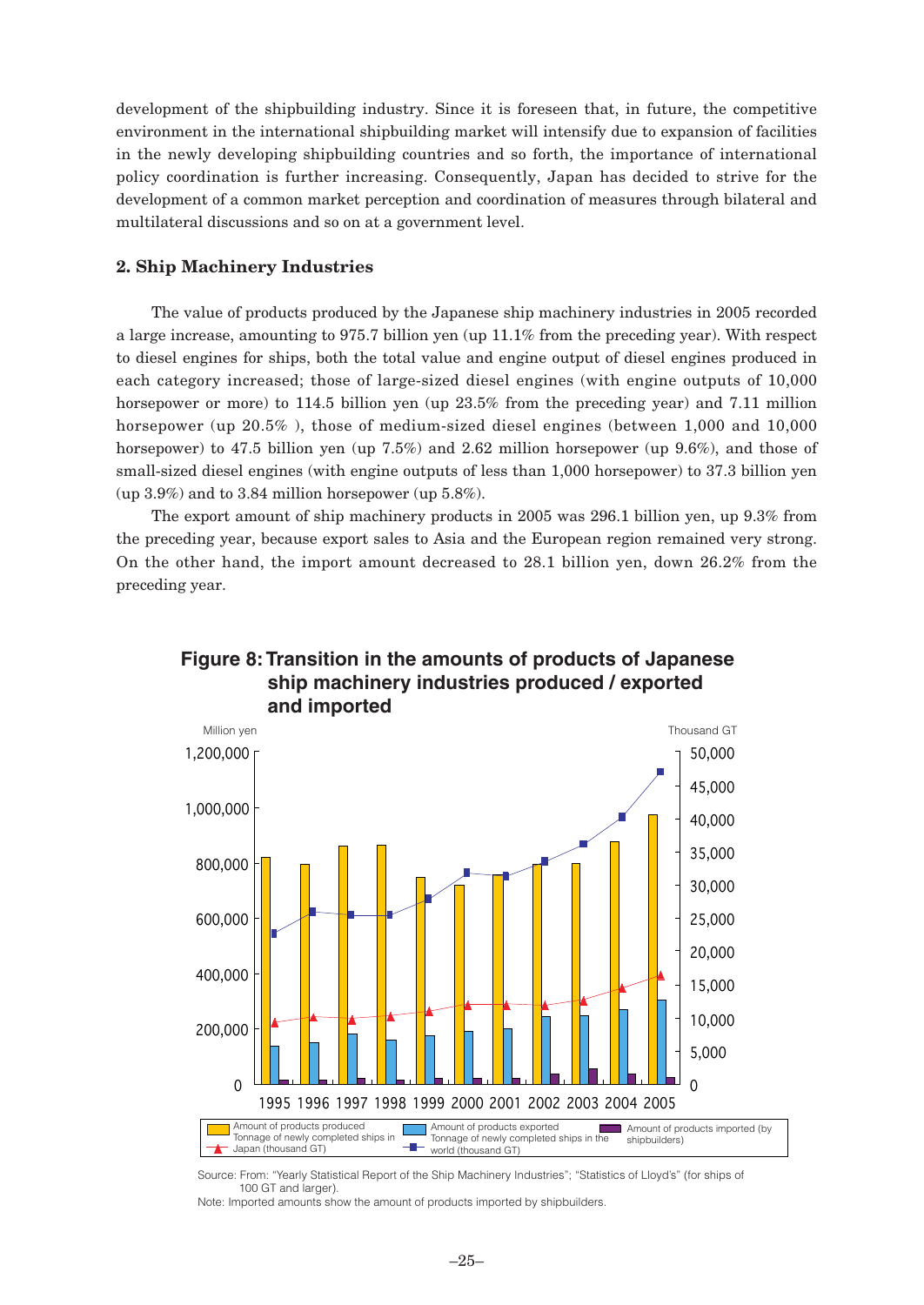

#### **Figure 9: Transition in the amount of ship machinery industry products produced by item**

#### **3. Development and Practical Application of New Technologies**

At present, the targeted trajectory for Japan's marine industrial technology, which has faced up to the major challenge of strengthening its international competitiveness, is the reinforcement of explicit efforts to develop the technology for constructing a physical distribution system needed in the 21st century, dealing with the problems of environment / energy, contributing to the highly advanced use of the ocean, and opening up new undeveloped areas with creative technology, and so on, in which shipbuilding technology should play a pivotal role. To achieve such goals, the development / spread / practical use of ships and other items exploiting new technologies are underway and promoted.

#### • **Development of Natural Gas Hydrate (NGH) Carrier**

Since Natural Gas Hydrate (NGH = a solid material in which molecules of natural gas are surrounded by those of water in a basket-like state) transforms itself into the stable solid material at minus 20˚C, it can help limit the initial investment required in manufacturing plants and transporting ships and so forth, in comparison to liquefied natural gas (LNG), that transforms at minus 162˚C, meaning NGH can enable the development of many medium- and small-sized gas fields that are left undeveloped in Oceania and the South East Asian region. Consequently, NGH is considered to be a promising technology to cope with future expanded demand.

This development targets optimization of the system required for the marine transport of NGH and so forth, to complete the NGH transportation chain, consisting of "manufacture", "marine transport" and "regasification", and to contribute to securing the stable future supply of natural gas.

It is decided to conduct, in fiscal 2007, studies to develop cargo hold systems, cargo handling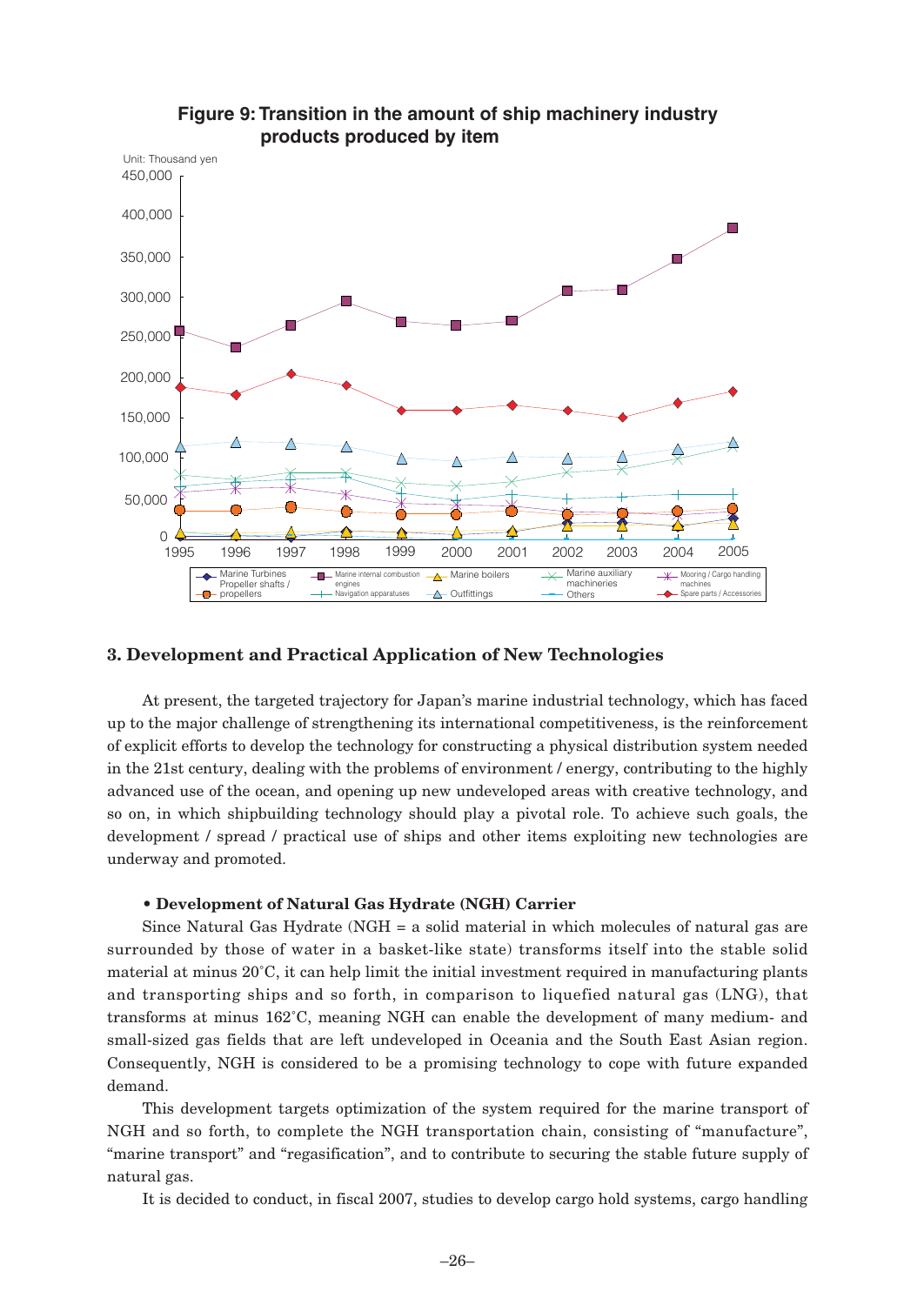systems and so forth.

#### • **Development of technology to reduce the environmental burden originating from ships**

The Annex VI to the International Convention for the Prevention of Pollution from Ships, which regulates the discharge of nitrogen oxides  $(NOx)$  and sulfur oxides  $(SOx)$  contained in gas emitted from ships, was implemented in May, 2005. Subsequently, the International Maritime Organization (IMO) commenced the study of secondary regulations to prevent air pollution; hence substantial regulatory reinforcement is anticipated.

The Maritime Bureau is working, as part of a 5-year plan, from fiscal 2007 onwards, on the research and development of a new technology to reduce the environmental burden as part of the "Comprehensive Measures to Reduce the Burden on the Environment Originating from Ships".

Specifically, the Bureau is conducting, while also giving consideration to energy saving, research and development into 'environmentally-friendly' diesel engines for ships. They include the development of technology for the after-treatment systems of emitted gas for ships, in order to significantly reduce the NOX contained in gas emissions from the same, a combustion analysis of existing ships, and the development of methods to improve the volume and timing of fuel injections and so on for reducing NOx and so forth.

#### • **Research and study of a coordinated navigation support system**

Since 2007, research and study has got underway to construct a coordinated navigation support system that enables ships to coordinate with others by conveying messages to them promptly and unfailingly, concerning their own steering intention.

#### • **Practical use of megafloats**

Research and development were conducted from fiscal 1995 to 2000 into megafloat, a product featuring the latest in cutting-edge technology from Japan, and including features such as earthquake-resistance and environmental-friendliness, to promote the smooth construction of social capital and capitalize on the use of ocean space.

With regard to megafloats, in fiscal 2001-2002, the Study Meeting for Researching the Use of Megafloat Airports and the Conference for the Assessment and Selection of Construction Methods for the Haneda Airport Re-Expansion Project concluded that a floating airport could be constructed. At the same time, the "Demonstration Test of the Function of the Megafloat Information Base" demonstrated that it could be used as an economical and highly reliable information base.

The Ministry of Land, Infrastructure and Transport promotes the practical use and spread of megafloats, for which various uses are conceived, such as port facilities, including a container terminal, energy base and leisure facilities, in addition to an airport and information backup base.

#### • **Practical use of advanced ship safety control systems**

From the viewpoint of enhanced national sentiment toward safety and the environment as well as reinforcement of Japan's industrial competitiveness, improvements of safety and efficiency in the distribution of goods are also strongly demanded in coastal shipping.

For this purpose, for four years from fiscal 2001, the Maritime Bureau had conducted research and development into an "Advanced Ship Safety Control System" to conduct a diagnosis into the state of marine engines, as well as prognosis of accidents and so on, with land-based support. Since fiscal 2005, it has been working on environmental improvements relating to the spread of this system.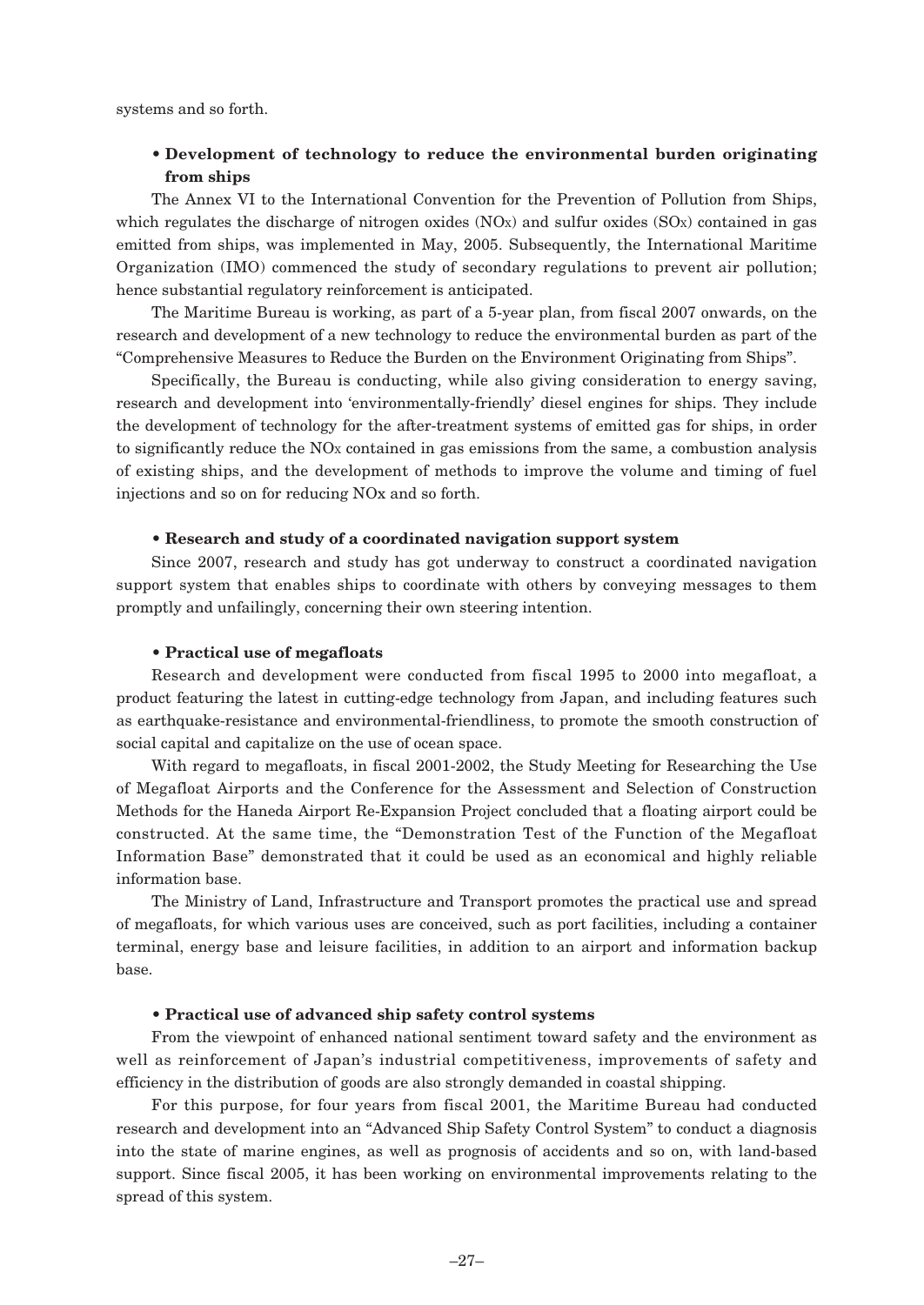#### **Chapter 3: Section of Seafarers**

#### **1. Current State of Seafarers and the Tasks Involved**

#### • **Status of the number of seafarers, etc.**

The number of seafarers (including reserve seafarers), having peaked at about 278 thousand in the year of 1974, has continued to decline ever since, in both categories of oceangoing ships and fishing boats. The factors behind this decline in both categories include the increasingly severe international competition in the area of ocean transport, and a falling number of fishing boats, due to more stringent international reinforcement of fishing regulations and so on.

With respect to the age-related composition of seafarers, the middle-aged and elder middleaged (over 45 years old) accounted for 55% in 2006, as compared to 49.1% in 1995, showing a continued tendency toward aging.

#### **2. Education / Employment of Seafarers**

#### • **Education / development of seafarers**

The Marine Technical Education Agency was inaugurated on April 1, 2006, unifying the Marine Technical College and the School for Seafarers Training, because it was necessary to proceed with a review of the organization / operation of seafarer training institutes in order to respond more accurately to the needs of the maritime industry as a whole, while targeting more efficient and effective operation.

|                                              |         |         |         |         |         |        |        |        |        | tome person) |        |
|----------------------------------------------|---------|---------|---------|---------|---------|--------|--------|--------|--------|--------------|--------|
|                                              | 1974    | 1980    | 1985    | 1990    | 1995    | 2001   | 2002   | 2003   | 2004   | 2005         |        |
| Number of seafarers on<br>oceangoing vessels | 56,833  | 38,425  | 30.013  | 10.084  | 8.438   | 4.233  | 3,880  | 3,336  | 3,008  | 2,625        | 2,650  |
| Number of seafarers on<br>coastal vessels    | 71.269  | 63.208  | 59.834  | 56.100  | 48,333  | 35,606 | 32.860 | 31.886 | 30.708 | 30,762       | 30,277 |
| Number of seafarers on<br>fishing boats      | 128,831 | 113.630 | 93.278  | 69.486  | 44.342  | 34.267 | 32.897 | 31.185 | 29.099 | 28.444       | 27.347 |
| Others                                       | 20.711  | 18.507  | 17.542  | 16.973  | 20.925  | 21.541 | 20.765 | 19.801 | 20.077 | 19.926       | 16.907 |
| Total                                        | 277.644 | 233,770 | 200.667 | 152.643 | 122.038 | 97.648 | 92.404 | 88.211 | 84.896 | 83,762       | 79,187 |

 $(T)$  for the person

#### **Table 10: Transition in the number of Japanese seafarers**



○ Surveyed by the Maritime Bureau (Up to 2005, figures are based on Seafarer Statistics.)

○ The number of seafarers is the total of that of crew and reserve seafarers employed by Japanese ship-owners.

○ The number of others is that of seafarers manned on tugboats, barges and government and other public office ships.

○ The number of seafarers excludes that of foreign seafarers. (Numbers were modified accordingly, tracing them back into the past.)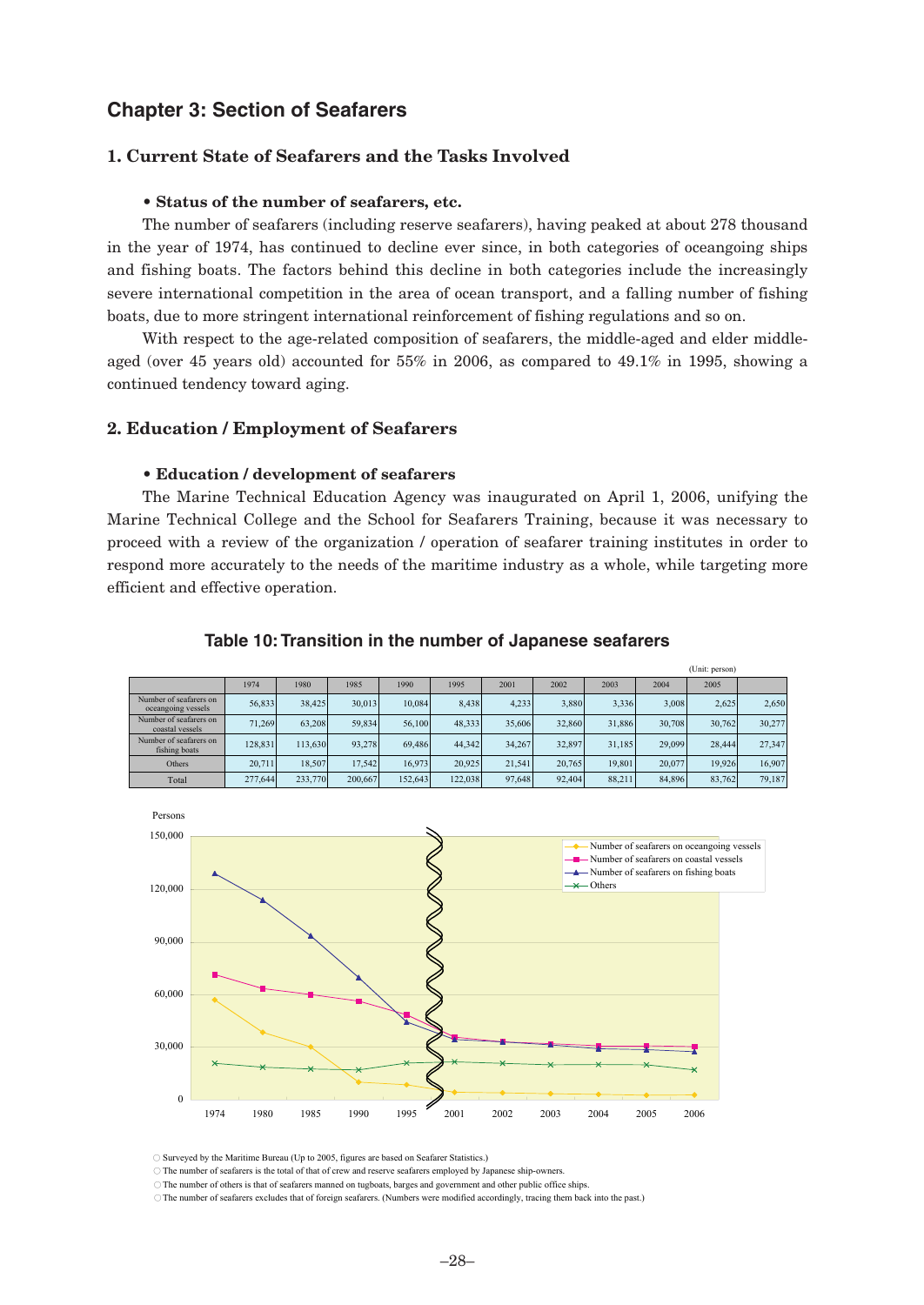#### • **Measures for the employment of seafarers**

Given the increasing need for the smooth transfer of the seafaring workforce among business operators, measures are taken to promote the same; reducing the mismatch between the needs of jobseekers and employers by ensuring the former have a workplace suited to their ability, where they can make the best use of their skills.

#### **3. Improvement in the Working Environment**

#### • **Efforts to secure adequate labor conditions and manning standards**

In order to secure adequate labor conditions and working environment for seafarers, taking into consideration the particularity of labor on the sea, the necessary standards for the labor conditions such as working hours, holidays and wages as well as the manning standards are established under the Seafarers Law and so forth, while a review is conducted to comply with the updated needs.

With a view to securing systems required for safe navigation, such as the number of rating forming part of a navigational watch, an obligation has been imposed as from April, 2006 to insist that at least one seafarer in possession of a certification of at least 6th-glade maritime officer (navigation), be posted as the officer on navigational watch on board sea-going ships, excluding those of less than 20 gross tons and fishing vessels, which usually navigate in inland water or in waters within, or closely adjacent to, sheltered waters or area where port regulations apply . In addition to this obligation, to promote the acquisition of the 6th-glade maritime officer certification, measures are taken to facilitate increased opportunities for acquisition, such as the unified implementation of training program and certification course, an expansion of the limit on the number of those taking such program courses, flexible implementation of extra tests and so on.

#### • **Safety and health at work as well as disaster prevention activities for seafarers**

In the 2007 implementation plan concerning disaster prevention for seafarers, it was decided to strive to promote this cause, prioritizing the detailed publicity of measures intended to reduce fatal disasters, such as those preventing "falls into the sea" and so on, prevention of frequent incidents of "falling" and "getting pinched", prevention of disasters involving death and injury in handling an increase in the number of aged seafarers, improvement in guidance for the safety and health of young seafarers, prevention of lifestyle-related diseases and prevention of health hazards caused by asbestos.

#### **4. International Cooperation in the Area of Seafarers**

Japan is contributing significantly toward establishing policies and training / education systems for seafarers in developing countries as well as international progress in maritime education, making wide use of its knowledge on seafarer administration and training / education for international cooperation. In addition, Japan is promoting coordination with respect to policies for seafarers through the exchange of information and opinions with ASEAN countries.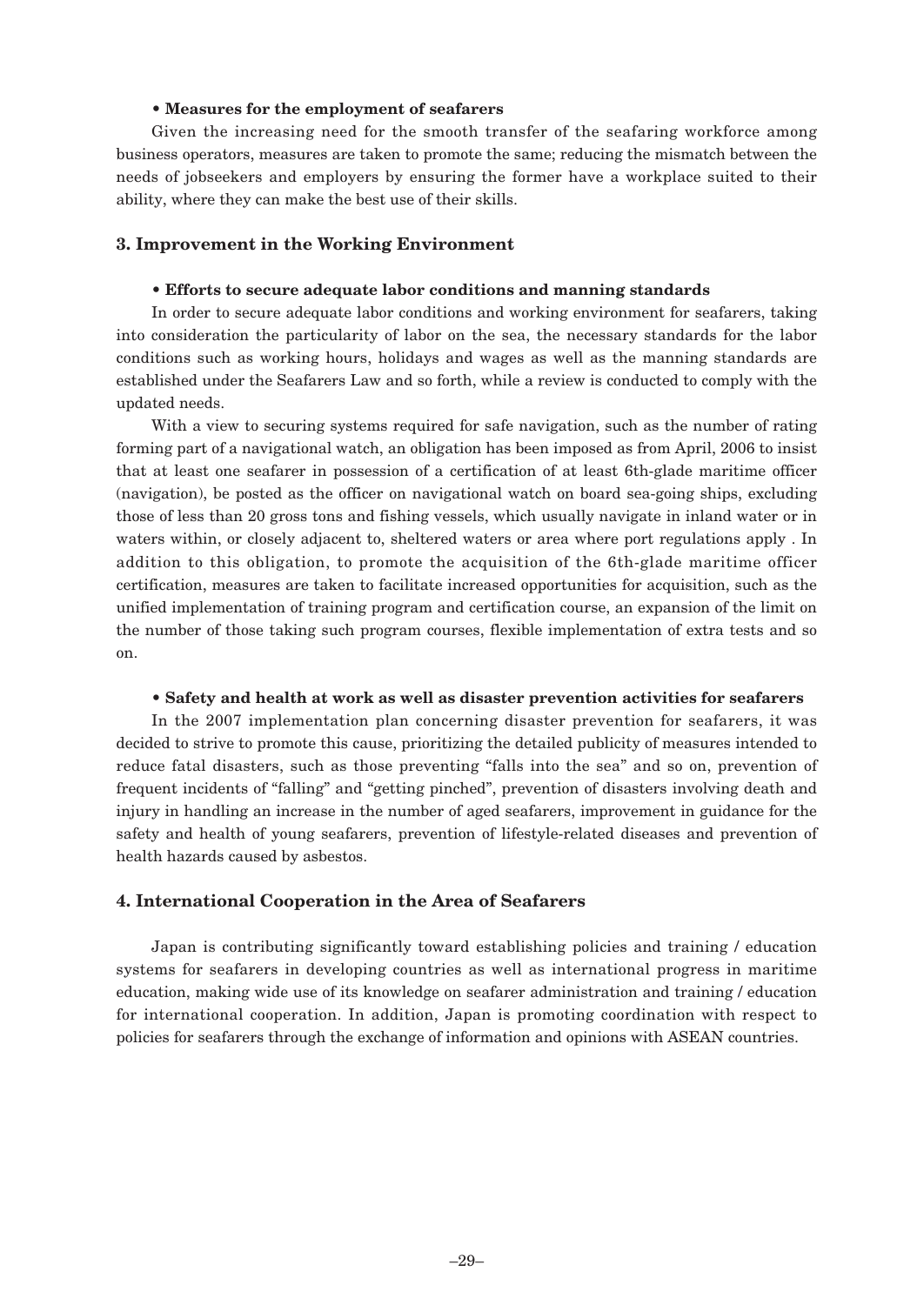#### **Chapter 4: Assurance of Maritime Safety / Security and Conservation of the Environment**

#### **1. Measures to Secure Maritime Safety**

#### • **Securing safety for ships**

The Maritime Quality Management System (QMS), a quality control system governing operational execution in individual departments for ship inspection, the registration and measurement of tonnage and that for executing the supervision of foreign ships was constructed, with system operation having commenced in December, 2005, and ISO9001 certification obtained in June, 2006.

#### • **Securing safe navigation via a licensing system and so on**

Ship-owners and so on must have ship officers on board, complying with shipping crew staffing standards based on the size of the ship, navigation area etc. As of the end of March, 2007, the total of those holding maritime technical officer's licenses numbered about 370,000.

The piloting system is a system that pinpoints spots where shipping traffic is congested, while dangerous paths of marine traffic are designated as pilotage zones (35 zones nationwide) and a pilot licensed by the Minister of Land, Infrastructure and Transport (There were 643 pilots nationwide as of the end of March, 2007. In fiscal 2006, 38 people obtained the pilot's license.) must be on board any ship traversing any of such pilotage zones and guide the ship safely and smoothly. By securing such a system to constantly provide the user with a piloting service, in which the efficiency / adequacy of the piloting operation is enhanced, the education for nurturing pilots is improved / reinforced and so forth, which is intended to further improve the safety of ship navigation.

#### **2. Measures to Ensure Security**

#### • **Law for the Security of Ships in International Navigation and Port Facilities**

The owners of ships engaged in international navigation are obligated to prepare ship security rules, containing the items necessary to ensure security, and obtain the relevant approval from the Minister of Land, Infrastructure and Transport. Once obtained, the ship security certificate issued by the Minister of Land, Infrastructure and Transport shall be kept within the ship. As of April 1, 2007, ship security certificates had been granted to 185 Japaneseflag vessels.

With regard to port facilities, the managers of international port facilities have been obligated to prepare pier security rules, containing the items needed to ensure security. As of July 1, 2006, pier security rules had been prepared for 127 ports nationwide.

#### **3. Measures Toward Environmental Conservation**

#### • **Efforts aiming for international regulation with respect to the prevention of pollution from ships**

In 1983, Japan joined the "International Convention for the Prevention of Pollution from Ships, 1973, as modified by the Protocol of 1978 relating thereto" (MARPOL Convention), and established a domestic law, "Law Relating to the Prevention of Marine Pollution and Maritime Disaster" to comply with the same.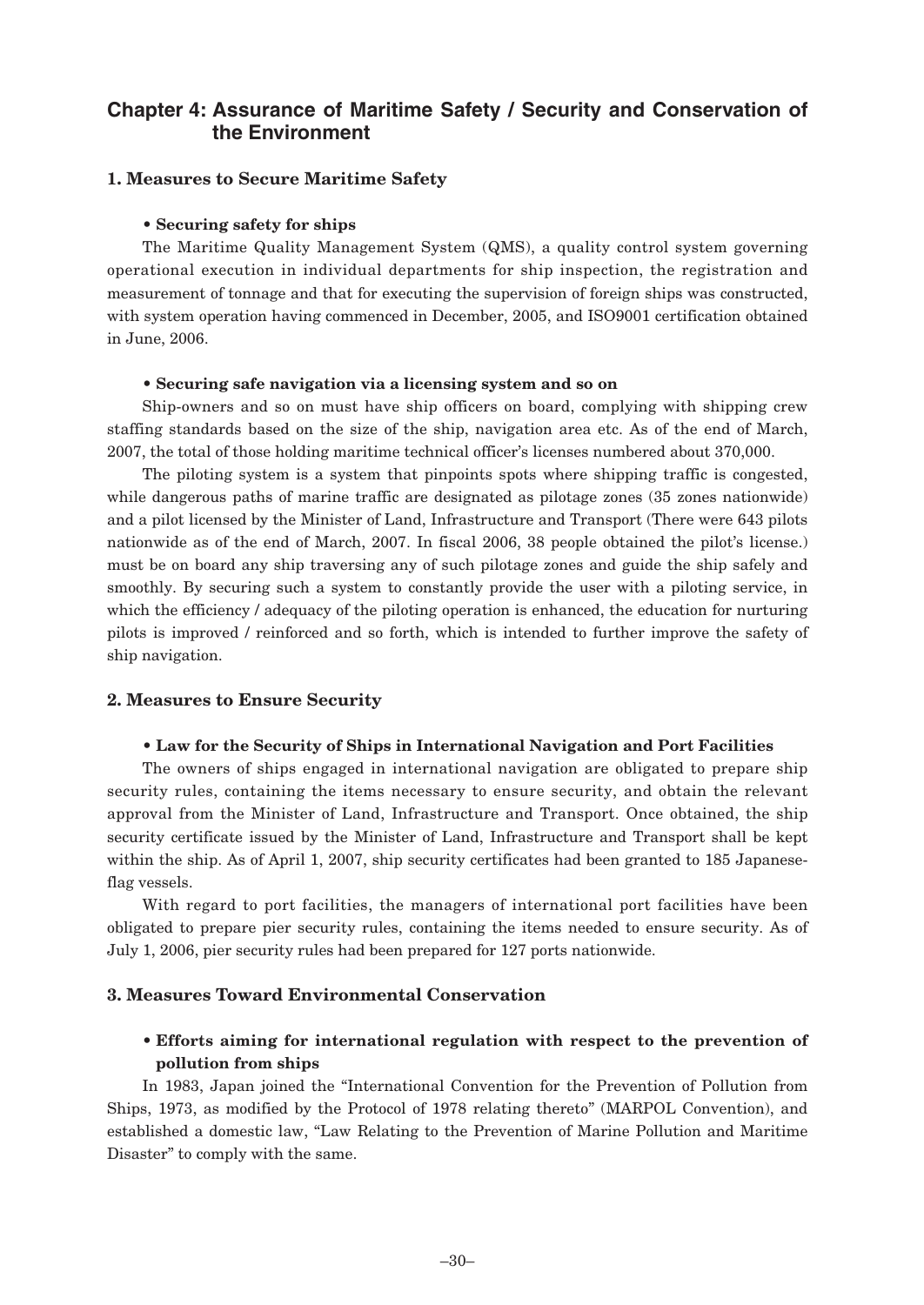#### • **Efforts targeting international regulation with respect to the control of ballast water**

As the "International Convention for the Control and Management of Ships' Ballast Water and Sediments, 2004" (Ballast Water Management Convention) was adopted at the IMO in February 2004, ballast water processing equipment has actively been developed in many countries worldwide, including Japan.

In addition, over three years from fiscal 2003, Japan supported the research and development of a new type of vessel (non-ballast water ship) capable of navigating safely without carrying ballast water as a drastic measure to combat environmental problems resulting from ballast water in transit. As the results, the inclined bottom hull form was developed. Moreover, as it has been confirmed that the non-ballast ship performs satisfactorily in comparison with a traditional ship, efforts to ensure the practical use and spread of the new hull form will henceforth be made.

#### • **Efforts to solve the problem of oil pollution caused by ships**

Due to the partial revision of the "Law on Liability for Oil Pollution Damage," an obligation was introduced to confirm the state of insurance coverage for incoming ships, whereby the certificate issued by the Ministry of Land, Infrastructure and Transport would have to be kept within the relevant ship in principle. Moreover, the state of insurance coverage would have to be reported in advance when entering a port. In addition, in cases where damage involving fuel oil pollution occurs, the ship-owner etc. will now be liable without fault in principle.

#### **4. Countermeasures Against Asbestos**

As the "Act on Asbestos Health Damage Relief" came into effect on March 27, 2006, the decision was made to work for a prompt and stable achievement of relief at the expense of business operators, the government and local authorities as a whole, to avoid any gap emerging among those who suffer from asbestos-related health hazards.

At present, in Japan, the new use of material containing asbestos on ships is totally prohibited. In addition, from the standpoint of preventing such health hazards caused by asbestos, efforts are made to provide seafarers working on board with thorough guidance in the shape of warnings and preventive measures when handling asbestos. At the same time, health consultations and so on are provided to those who were previously engaged in such work.

#### **5. Port State Control (PSC)**

In Japan, the PSC is implemented by 43 local offices and 125 PSC officers (as of fiscal 2007). In addition, Japan is implementing PSC within the framework under the Memorandum of Understanding on Port State Control in the Asia-Pacific Region (Tokyo MOU), in cooperation with neighboring countries, and is also actively contributing to its technical cooperation program.